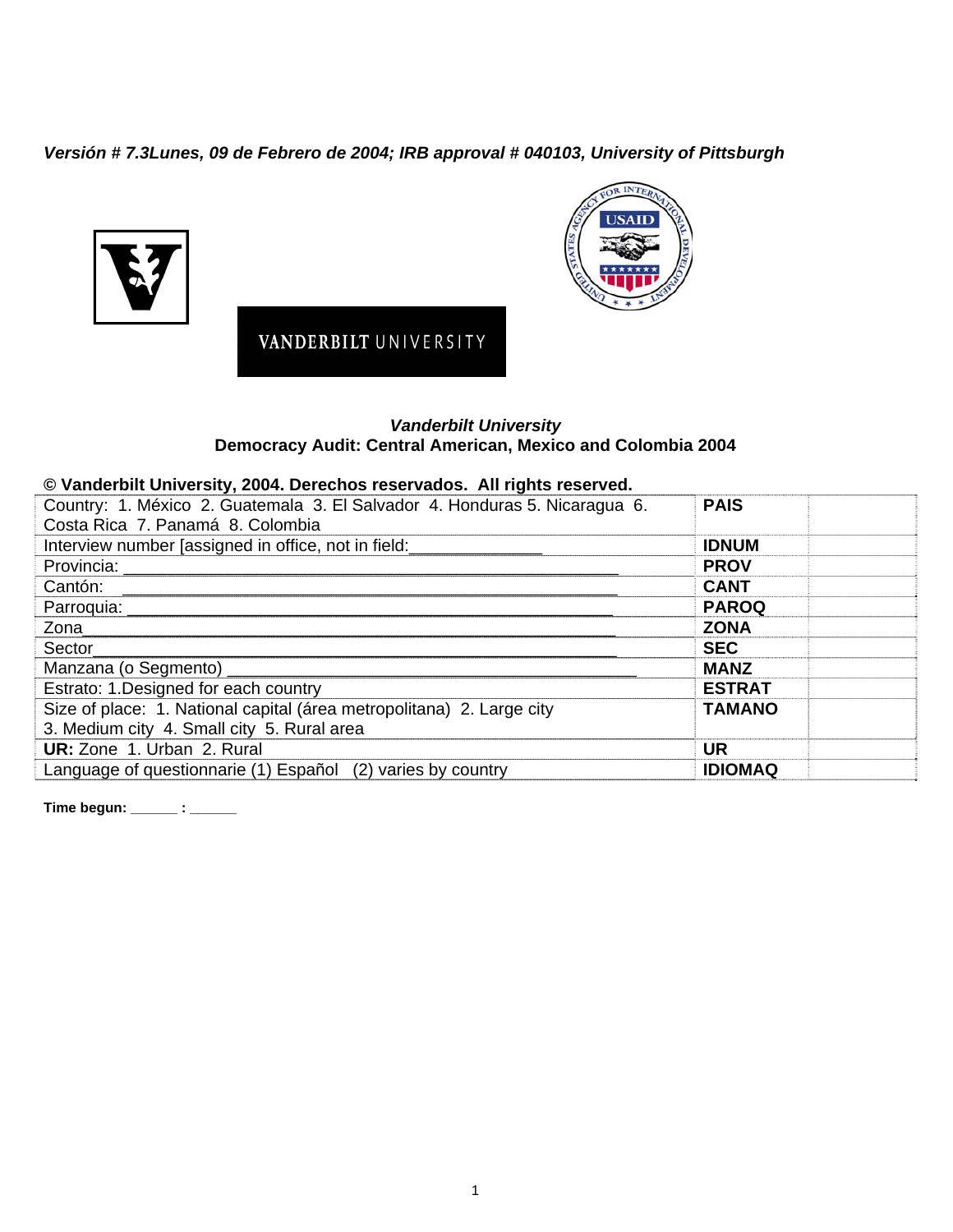| Q1. Q1 Gender (1) Male (2) Female                                                                                                                                                |                                                                                                                                                                                            | Q1 |  |
|----------------------------------------------------------------------------------------------------------------------------------------------------------------------------------|--------------------------------------------------------------------------------------------------------------------------------------------------------------------------------------------|----|--|
| A4. In your opinion, what is the most serious problem facing the country.<br>(01) Economic problems                                                                              | (02) Inflation, high prices                                                                                                                                                                | A4 |  |
| (03) Unemployment<br>(05) Delinquency, crime, violence<br>(07) Lack of land for cultivation<br>(09) Enviromental problems<br>(11) Drug traffic<br>$(13)$ Gangs<br>(15) Migration | (04) Poverty<br>(06) Massive protests<br>(strikes, road closing, etc.)<br>(08) Lack of credit<br>(10) Drugaddiction<br>(12) Corruption<br>(14) Lousy government<br>(16) Anti-terrorism war |    |  |

| With what frequency do you       | Every day         | Once or twice a<br>week | Rarely | <b>Never</b> | <b>NA</b> |                |  |
|----------------------------------|-------------------|-------------------------|--------|--------------|-----------|----------------|--|
| A1. Listen to news on the radio? | $^{\prime}$ 1)    | (2)                     | (3)    | (4)          | (8)       | A1             |  |
| A2. Watch news on TV?            | $\left( 1\right)$ | (2)                     | (3)    | (4)          | (8)       | A <sub>2</sub> |  |
| A3. Read news in periodicals     | '1)               | (2)                     | (3)    | (4)          | (8)       | A3             |  |
| Via Internet<br>A4.              | (1)               | (2)                     | (3)    | (4)          | (8)       | A4             |  |

| SOCT1. In general how would categorize the economic situation of the country?                                   | SOCT <sub>1</sub> |
|-----------------------------------------------------------------------------------------------------------------|-------------------|
| Would you say it is very good, good, average, bad, very bad or don't know?                                      |                   |
| (1) Very good (2) Good (3) Average (4) Bad (5) Very bad (6) Don't know                                          |                   |
| <b>SOCT3.</b> Do you think that in the next 12 months the economic situation of the country will be better, the | SOCT <sub>3</sub> |
| same or worse than it is now?                                                                                   |                   |
| $(1)$ Better $(2)$ Same $(3)$ Worse $(4)$ Don't know                                                            |                   |
| IDIO1. In general how would you categorize your own economic situation? Would                                   | IDIO <sub>1</sub> |
| you say it is very good, good, average, bad, very bad or don't know?                                            |                   |
| (1) Very good (2) Good (3) Average (4) Bad (5) Very Bad (6) Don't know                                          |                   |

| Now I am going to read some questions about the community and some problems<br>that it faces.<br>CP5 Have you ever worked or tried to resolve some community or neighborhood<br>problem?<br>(1) Yes [Continue with CP5A] (2) No [Go on to CP6] (3) Don't know [Go on to CP6] |           |          |          |                   |  |
|------------------------------------------------------------------------------------------------------------------------------------------------------------------------------------------------------------------------------------------------------------------------------|-----------|----------|----------|-------------------|--|
| CP5A. Have you ever donated money or materials to help address a problem<br>or with an improvement?                                                                                                                                                                          | $(1)$ Yes | $(2)$ No | $(8)$ DN | CP5A              |  |
| CP5B. Have you given your own work or manual labor?<br>$(2)$ No<br>$(8)$ DN<br>$(1)$ Yes                                                                                                                                                                                     |           |          |          |                   |  |
| CP5C. Have you been attending community meetings about any problem<br>or some improvement?                                                                                                                                                                                   | $(1)$ Yes | $(2)$ No | $(8)$ DN | CP <sub>5</sub> C |  |
| <b>CP5D.</b> Have you tried to help organize any new group to solve a local<br>problem or to find a solution?                                                                                                                                                                | $(1)$ Yes | $(2)$ No | (8) DN   | CP5D              |  |
| CP5E. Have you ever tried to organize a group to fight crime in your<br>neighborhood?                                                                                                                                                                                        | $(1)$ Yes | $(2)$ No | $(8)$ DN | CP <sub>5E</sub>  |  |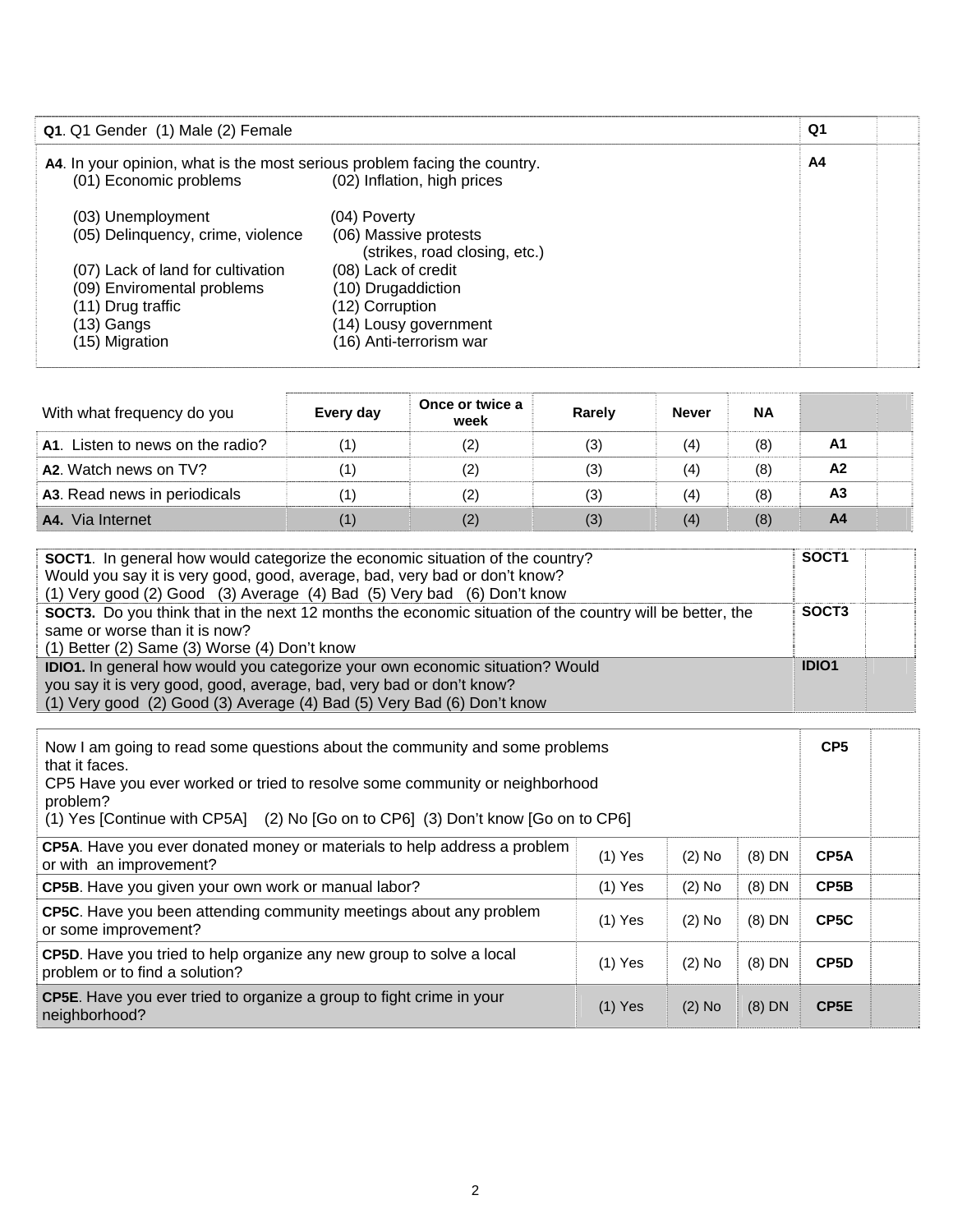Now I am going to read to you a list of groups and organizations. Please tell me if you attend their meetings at least once a week, one or two times a month, once or twice a year or never.

|                                                                       | Once a<br>week | Once or<br>twice a<br>month | <b>Onceor</b><br>twice a<br>year | <b>Never</b> | <b>DN</b> |                 |
|-----------------------------------------------------------------------|----------------|-----------------------------|----------------------------------|--------------|-----------|-----------------|
| CP6. Of any committee or association of your church or<br>temple?     | (1)            | (2)                         | (3)                              | (4)          | (8)       | CP <sub>6</sub> |
| CP7 Of a parent's group at school?                                    | (1)            | (2)                         | (3)                              | (4)          | (8)       | CP7             |
| CP8. Of a committee or group for community<br>improvement?            | (1)            | (2)                         | (3)                              | (4)          | (8)       | CP <sub>8</sub> |
| CP9. Of an association of business or manufacturing<br>professionals? | (1)            | (2)                         | (3)                              | (4)          | (8)       | CP <sub>9</sub> |
| CP10. Of a union?                                                     | (1)            | (2)                         | (3)                              | (4)          | (8)       | <b>CP10</b>     |
| CP11. Of a cooperative?                                               | (1)            | (2)                         | (3)                              | (4)          | (8)       | <b>CP11</b>     |
| CP12. Of any civic association?                                       | (1)            | (2)                         | (3)                              | (4)          | (8)       | <b>CP12</b>     |
| CP13. Of a political party?                                           | (1)            | (2)                         | (3)                              | (4)          | (8)       | <b>CP13</b>     |

| <b>PROT1.</b> Have you ever participated in a public    |       |        |       |    | PROT <sub>1</sub> |  |
|---------------------------------------------------------|-------|--------|-------|----|-------------------|--|
| demonstration or protest? Do you do it often, rarely or | Some  | Rarelv | Never | DN |                   |  |
| never?                                                  | times |        |       |    |                   |  |

Now, to change the subject, sometimes people and communities have problems that they can't resolve on their own and so they have to ask for the help of a government official or a government agency.

| Have you ever asked for help o cooperation to resolve<br>a problem? (1) Yes [continue with CP1] (2) No [go to LS3] (3)<br>Don't know [go to LS3 | Yes | No  | <b>DN/DR</b> |                 |
|-------------------------------------------------------------------------------------------------------------------------------------------------|-----|-----|--------------|-----------------|
| CP1. To the President of your country                                                                                                           | (1) | (2) | (8)          | CP <sub>1</sub> |
| <b>CP2.</b> To a member of congress                                                                                                             | (1) | (2) | (8)          | CP <sub>2</sub> |
| CP4. To a ministry, public office or government agency                                                                                          | (1) | (2) | (8)          | CP4             |
| <b>CP4A.</b> To a local authority (Mayor, Municipality, or<br>corregimiento in Panama's case)                                                   | (1) | (2) | (8)          | CP4A            |

| LS3. To what extent are you satisfied with your life? Would you say you are<br>(1) Very satisfied (2) somewhat satisfied (3) somewhat dissatisfied or (4) very dissatisfied (8) DN                                                                          | LS <sub>3</sub> |
|-------------------------------------------------------------------------------------------------------------------------------------------------------------------------------------------------------------------------------------------------------------|-----------------|
| IT1. Now, speaking in general terms of the people from here, would you say that<br>people in this neighborhood are generally<br>(1) very trustworthy (2) somewhat trustworthy (3) not very trustworthy (4) untrustworthy (8) DN                             | IT <sub>1</sub> |
| IT2. Do you believe that in most instance people are only worried about<br>themselves or do you believe that in the most instance people try to help<br>others?<br>(1) They worry about themselves (2) They try to help others (3) Don't know               | IT2             |
| IT3. Do you believe that the majority of people would try to take advantage of<br>you if they had the opportunity, or do you believe they wouldn't take advantage?<br>1) Yes, they would take advantage (2) No, they wouldn't take advantage (3) Don't know | IT <sub>3</sub> |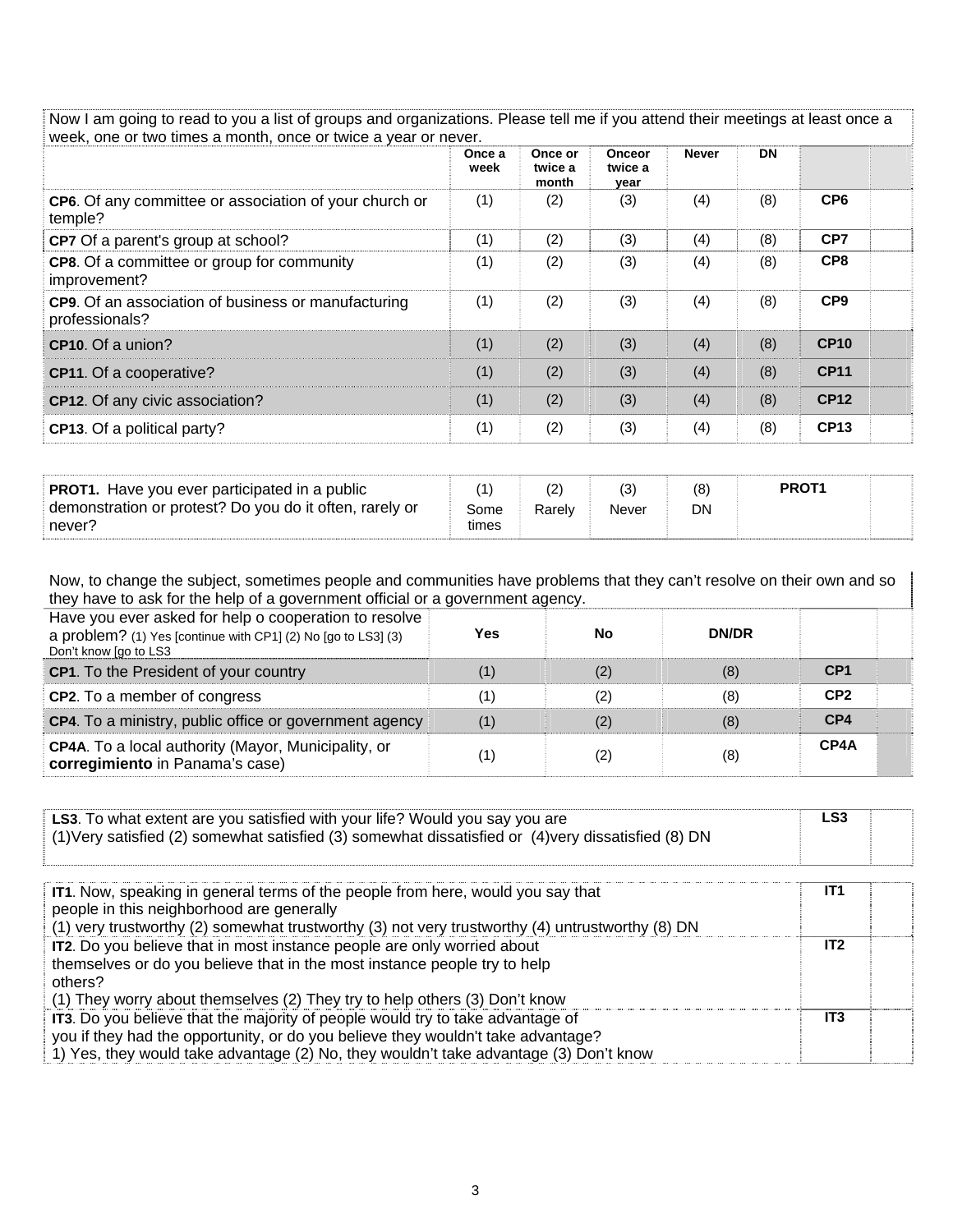Now let's talk about your local municipality…

| NP1. Within the past 12 months have you had the opportunity to attend a<br>neighborhood meeting, a town council meeting or other meeting convened by the<br>municipality/mayor?<br>(1) Yes (2) No (3) Don't know/ don't remember | NP <sub>1</sub>   |  |
|----------------------------------------------------------------------------------------------------------------------------------------------------------------------------------------------------------------------------------|-------------------|--|
| NP1A. Have you attended a municipal session in the last 12 months?<br>(1) Yes (2) No (3) Don't know/ don't remember                                                                                                              | NP <sub>1</sub> A |  |
| NP1B. . To what point you think municipal officers listen to what is said in these meetings? They listen<br>(1) Very much (2) Average (3) A little (4) Nothing (5) Don't know                                                    | NP <sub>1</sub> B |  |
| NP1C. If you had a complaint about a local problem and were to take it to a municipality officer, how<br>much do you think he would listen to you<br>(1) Very much (2) Average (3) A little (4) Nothing (5) Don't know           | NP <sub>1</sub> C |  |
| NP2. Have you sought help or presented a request to<br>office,<br>official<br>any<br>or<br>councilman<br>of<br>the<br>12<br>municipality<br>within<br>months?<br>the<br>past<br>(1) Yes (2) No (3) Don't know/ don't remember    | NP <sub>2</sub>   |  |
| say that the services the<br>Municipality<br>SGL1.<br>Would you<br>providing<br>is<br>are<br>(1) excellent (2) good (3) average (4) poor (5) awful (8) DN                                                                        | SGL <sub>1</sub>  |  |
| How much confidence do you have that the Mayor's office manages funds<br><b>MUNI6.</b><br>well?<br>(1) A lot of confidence (2) Some confidence (3) Little confidence (4) No confidence (5) Don't know/<br>don't remember         | <b>MUNI6</b>      |  |

Some people say that, in certain circumstances, the military is justified in taking power. In your opinion, in which of the following situations is it justified for the military to take power

| JC1. When there is high unemployment                                                                                                                                                                                                                | (1) Justified | (2) Unjustified                                    | $(8)$ DN | JC1           |  |
|-----------------------------------------------------------------------------------------------------------------------------------------------------------------------------------------------------------------------------------------------------|---------------|----------------------------------------------------|----------|---------------|--|
| JC4. When there are large social protests                                                                                                                                                                                                           | (1) Justified | (2) Unjustified                                    | $(8)$ DN | JC4           |  |
| JC10 When there is high crime                                                                                                                                                                                                                       | (1) Justified | (2) Unjustified                                    | $(8)$ DN | JC10          |  |
| JC12. When there is high inflation with excessive price<br>increases                                                                                                                                                                                | (1) Justified | (2) Unjustified                                    | $(8)$ DN | JC12          |  |
| JC13. When there is great corruption                                                                                                                                                                                                                | (1) Justified | (2) Unjustified                                    | $(8)$ DN | JC13          |  |
| JC13A. Do you believe that there can be reason enough<br>for a coup or that no reason is enough to justify that?                                                                                                                                    | a reason      | (1) There could be (2) There's no reason<br>enough | $(8)$ DN | JC13A         |  |
| <b>GBMIL1.</b> Some people say that we would be better off if<br>the country were governed<br>in a different form. Some say that the military should<br>govern, while others<br>say that only a civil government should rule. What do you<br>think? | (1) Military  | (2) Civil government                               | $(8)$ DN | <b>GBMIL1</b> |  |

| VIC1. Have you been a victim of physical violence or of some crime in the past                   | VIC <sub>1</sub> |
|--------------------------------------------------------------------------------------------------|------------------|
| 12 months?                                                                                       |                  |
| (1) Yes <i>[continue with VIC2]</i> (2) No $[go to ST1]$ (3) DN                                  |                  |
| VIC2. What type of crime did you experience? <i>[don't read the alternatives]</i>                | VIC <sub>2</sub> |
| (1) Robbery without physical threat or aggression (2) Robbery with physical threat or aggression |                  |
| (3) Physical aggression without robbery                                                          |                  |
| (4) Rape or sexual assault (5) Kidnapping (6) Damage to property (7) House robbery               |                  |
| Something else (Specify) ___                                                                     |                  |
| AOJ1. If you've been a crime victim, did you report it to any authority?                         | AOJ1             |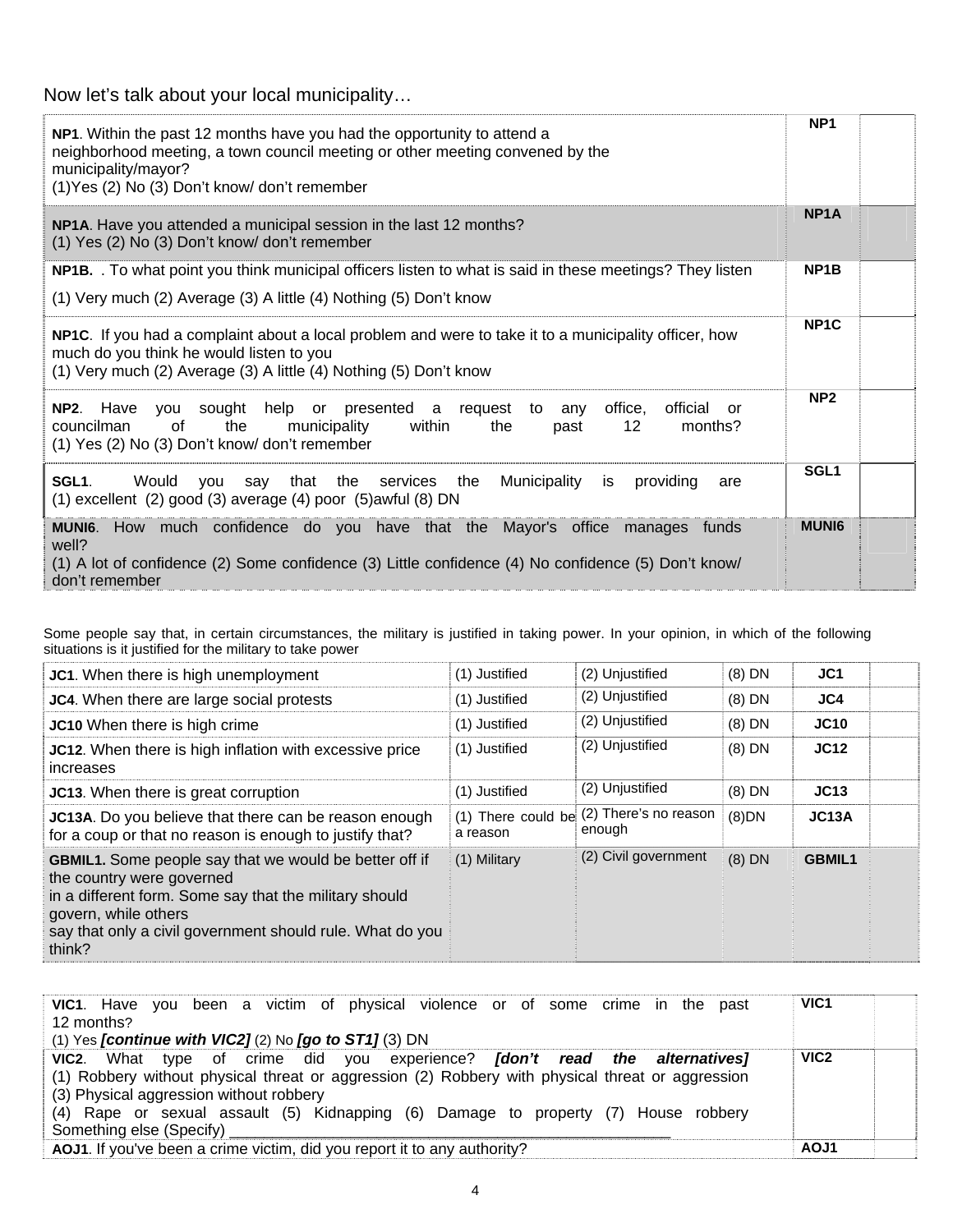| (1) Yes <i>[continue to AOJ1]</i> (2) No <i>[go to AOJ1B]</i> (3) Don't know/ don't remember<br>(4) Inappropriate                                                                                                         |       |
|---------------------------------------------------------------------------------------------------------------------------------------------------------------------------------------------------------------------------|-------|
| AOJ1A. A Before what agency or institution did you report the crime?<br>1) Public prosecutor (2) Police (3) Courts (6) Press or other:<br>(7) Don't know (9) Inappropriate                                                | AOJ1A |
| AOJ1B. Why didn't you report the crime?<br>(1) It makes no difference (2) Danger or fear of retaliation (3) Lack of evidence<br>(4) It wasn't serious (5) Didn't know where to report it (6) Don't know (7) Inappropriate | AOJ1B |

Alter using ther services of the following institutions, are you very satisfied, somewhat satisfied, somewhat unsatisfied or very unsatisfied? **(Repeat the alternatives in every question)** 

|                                                  | <b>VERY</b><br><b>SATISFIED</b> | <b>SOMEWHAT</b><br><b>SATISFIED</b> | <b>SOMEWHAT</b><br><b>UNSATISFIED</b> | <b>VERY</b><br><b>UNSATISFIED</b> | <b>HAVEN'T USED</b><br><b>INSTITUTIONS</b> | <b>DN/NR</b> |                 |  |
|--------------------------------------------------|---------------------------------|-------------------------------------|---------------------------------------|-----------------------------------|--------------------------------------------|--------------|-----------------|--|
| <b>ST1. National Police</b>                      |                                 |                                     |                                       |                                   |                                            |              | ST <sub>1</sub> |  |
| <b>ST2 Courts or Justice</b><br><b>Tribunals</b> |                                 |                                     |                                       |                                   |                                            |              | ST <sub>2</sub> |  |
| ST3. Public<br><b>Prosecution Office</b>         |                                 |                                     |                                       |                                   |                                            |              | ST <sub>3</sub> |  |
| <b>ST4 Municipality</b>                          |                                 |                                     |                                       |                                   |                                            |              | ST <sub>4</sub> |  |

| AOJ8. In order to catch criminals, do you believe that the authorities should always respect the law,<br>or on occasion can they operate atthe margins of the law?                                                                                                                                                                                                                                | AOJ8         |
|---------------------------------------------------------------------------------------------------------------------------------------------------------------------------------------------------------------------------------------------------------------------------------------------------------------------------------------------------------------------------------------------------|--------------|
| (1) They must always respect the law (2) On occasion they can operate at the margins of the law<br>(3) Don't know                                                                                                                                                                                                                                                                                 |              |
| AOJ9. When there are serious suspicions that someone has<br>participated in criminal activities do you believe that: a judge should issue a<br>warrant before entry or should the police be able to enter a house without the<br>necessary judicial warrant?<br>(1) There should be a prior warrant (2) The police should come in without a warrant<br>(3) Don't know                             | AOJ9         |
| of the place or neighborhood where you live and thinking<br>AOJ11. Speaking<br>of the<br>of assault or<br>robberydo you<br>feel very<br>possibility<br>of<br>being<br>a victim<br>safe,<br>safe,<br>somewhat<br>unsafe<br>more<br>less<br>very<br>unsafe?<br><b>or</b><br><b>or</b><br>(2)<br>More or<br>less safe (3) Somewhat unsafe<br>$(4)$ Very<br>(1) Very safe<br>unsafe<br>(5) Don't know | <b>AOJ11</b> |
| lf<br>of<br>victim<br>assault<br><b>AOJ12.</b><br>robberyhow<br>much<br>you<br>a<br>were<br>or<br>have that the judicial system would punish the guilty<br>faith<br>would you<br>party?<br>(1) A lot (2) Some (3) A little (4) Nothing (8) Don't know                                                                                                                                             | <b>AOJ12</b> |
| AOJ16. To what degree are you afraid of violence by members of your own family? Would you say<br>a<br>lot<br>0f<br>fear,<br>some<br>fear,<br>little<br>fear<br>have<br><b>or</b><br>fear?<br>vou<br>no<br>(1) A lot (2) Some (3) A little (4) Nothing (5) Don't knowNS                                                                                                                            | <b>AOJ16</b> |
| Have you seen anybody selling drugs in your neighborhood in this last year?<br>AOJ16A.<br>(1) Yes [Continue with AOJ16B] (2) No [Go to AOJ 17] (3) Don't know [Go to AOJ17]                                                                                                                                                                                                                       | AOJ16A       |
| this<br>often,<br>AOJ16B.<br><b>Does</b><br>happen<br>once<br>in<br>while<br>almost<br>never?<br>a<br><b>or</b><br>(1) Often (2) Once in a while (3) Almost never (4) Don't know (5) Inappropriate                                                                                                                                                                                                | AOJ16B       |
| AOJ17. To what degree would you say your neighborhood is being affected by gangs? Would you<br>say a lot, some, a little or nothing?                                                                                                                                                                                                                                                              | <b>AOJ17</b> |
| $(1)$ A lot $(2)$ Some $(3)$ A little $(4)$ Nothing $(5)$ Don't know                                                                                                                                                                                                                                                                                                                              |              |
| AOJ18. Some people say that the police protect people from criminals, while other people might say<br>police<br>involved<br>criminal<br>do<br>the<br>in<br>activity.<br>What<br>think?<br>that<br>is.<br><b>VOU</b><br>(1) It protects (2) It is involved in criminal activities (3) Don't knowS                                                                                                  | <b>AOJ18</b> |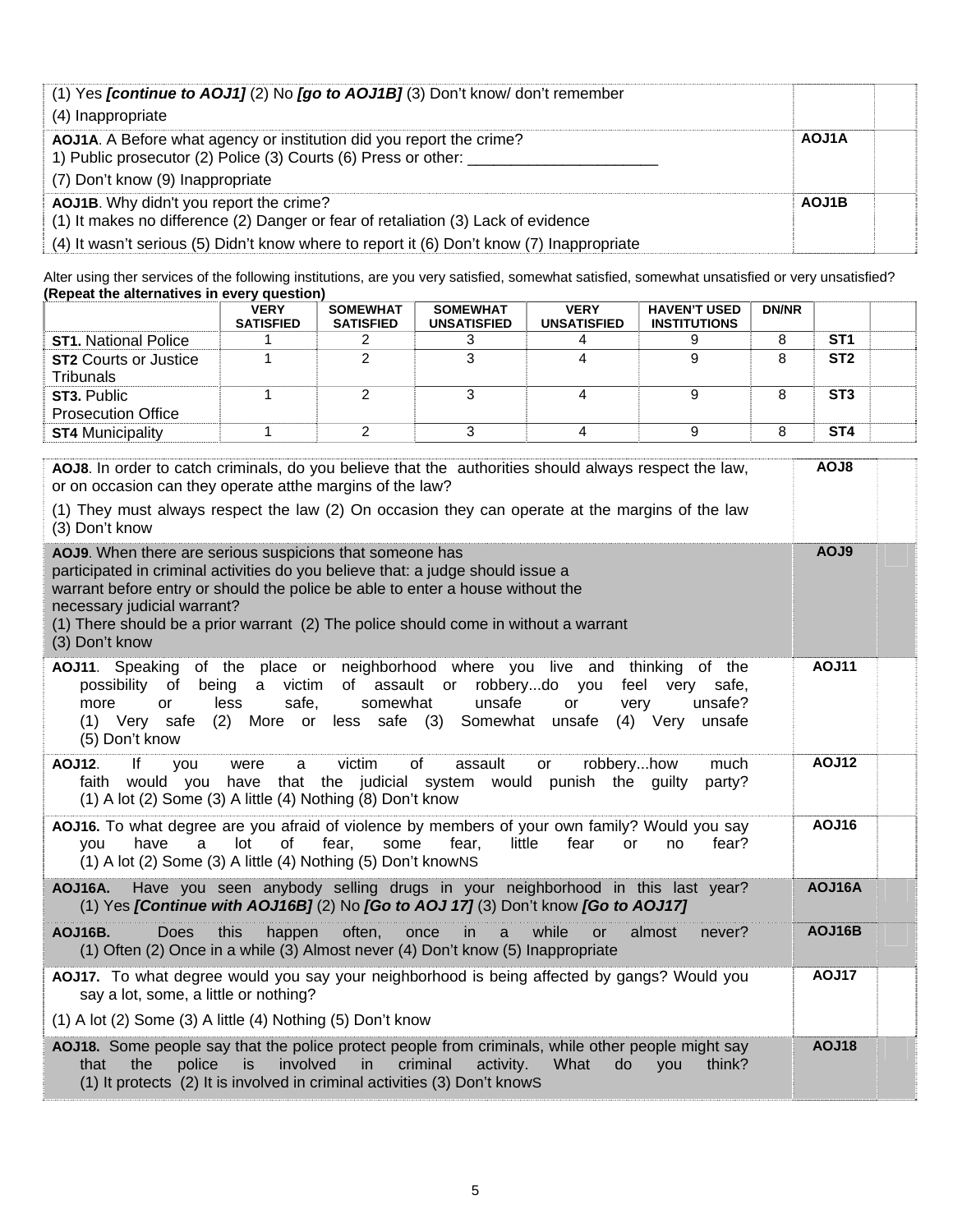#### **THIS PART MAY ONLY BE USED IN GUATEMALA, NICARAGUA, EL SALVADOR AND COLOMBIA:**

| WC1. Have you ever lost a member of your family due to an armed conflict in the country? (Missing<br>relatives also apply)        | WC <sub>1</sub> |  |
|-----------------------------------------------------------------------------------------------------------------------------------|-----------------|--|
| $(1)$ Yes $(2)$ No $(3)$ Don't know                                                                                               |                 |  |
| WC2. Has a member of your family ever had to seek refuge or leave his home for reasons directly<br>linked to that armed conflict? | WC <sub>2</sub> |  |
| $(1)$ Yes $(2)$ No $(3)$ Don't know                                                                                               |                 |  |
| WC3<br>ever made a family member leave the<br>Have<br>contrv?<br>those<br>reasons<br>$(1)$ Yes $(2)$ No $(3)$ Don't know          | WC <sub>3</sub> |  |

#### **THIS PART MAY ONLY BE USED IN GUATEMALA AND EL SALVADOR**

| PAZ1. Do you think that the peace agreements reached have been very good, good, bad or very bad for<br>this country?<br>(1) Very good (2) Good (3) Bad (4) Very bad (5) Don't know                                                                                                                                                            | PAZ <sub>1</sub> |  |
|-----------------------------------------------------------------------------------------------------------------------------------------------------------------------------------------------------------------------------------------------------------------------------------------------------------------------------------------------|------------------|--|
| <b>PAZ2.</b> What did you expect from those peace agreements <i>[read alternatives]</i><br>(1) Less political violence (2) More employment (3) More social<br>programs<br>(4) Nothing specific (5) Don't know                                                                                                                                 | PAZ <sub>2</sub> |  |
| PAZ3. What has been the mail change in you community since the peace agreements? [don't read<br>alternatives]<br>(1) No war or political violence (2) No more prosecution (3) No fear (4) Social improvements (5)<br>hasn't<br>Infrastructure<br>improvements (6) There<br>been<br>change<br>any<br>(7) Other: (8) Don't know/ don't remember | PAZ3             |  |
| PAZ4. How much do you believe the political situation of the country has improved after the peace<br>agreements? (read the alternatives)<br>(1) A lot (2) Some (3) A little (4) Nothing (5) Don't know/ don't remember                                                                                                                        | PAZ4             |  |
| <b>PAZ5.</b> How much do you believe the socioeconomic situation of the country has improved after<br>the peace agreements? (read the alternatives)                                                                                                                                                                                           | PAZ <sub>5</sub> |  |
| (1) A lot (2) Some (3) A little (4) Nothing (5) Don't know/ don't remember                                                                                                                                                                                                                                                                    |                  |  |

#### *[Hand card "A" to interviewed person]*

Now we're going to give you a card with a 7-point scale. Indicating values from 1 (NOT AT ALL) to 7 (A LOT). For example, if I were to ask you to what extent you trust the news broadcasted on TV, if you don't trust them at all you would say 1, if you trust them a lot you would say 7. If your opinion is between tose two then you should pick an intermediate number. So, to what extent do you trust the news broadcasted on TV? Tell me the number *[Make sure ther person understands correctly]*.



Now, using Card "A", please answer the following questions.

| <b>B1</b> . To what extent do you believe the courts of justice in Guatemala guarantee a<br>fair trial? If you believe that courts guarantee no justice, pick number1; if you believe that<br>courts do guarantee justice pick number 7 or a number in between. | Β1        |  |
|-----------------------------------------------------------------------------------------------------------------------------------------------------------------------------------------------------------------------------------------------------------------|-----------|--|
| B2. To what extent do you respect the political institutions in Guatemala?                                                                                                                                                                                      | <b>B2</b> |  |
| <b>B3</b> . To what extent do you believe that basic citizen rights are well protected<br>by the Guatemalan political system?                                                                                                                                   | B3        |  |
| B4. what extent are you proud to live under the Salvadoran political system?                                                                                                                                                                                    | <b>B4</b> |  |
| To what extent do you think one should support the Guatemalan political<br>B6.<br>system?                                                                                                                                                                       | <b>B6</b> |  |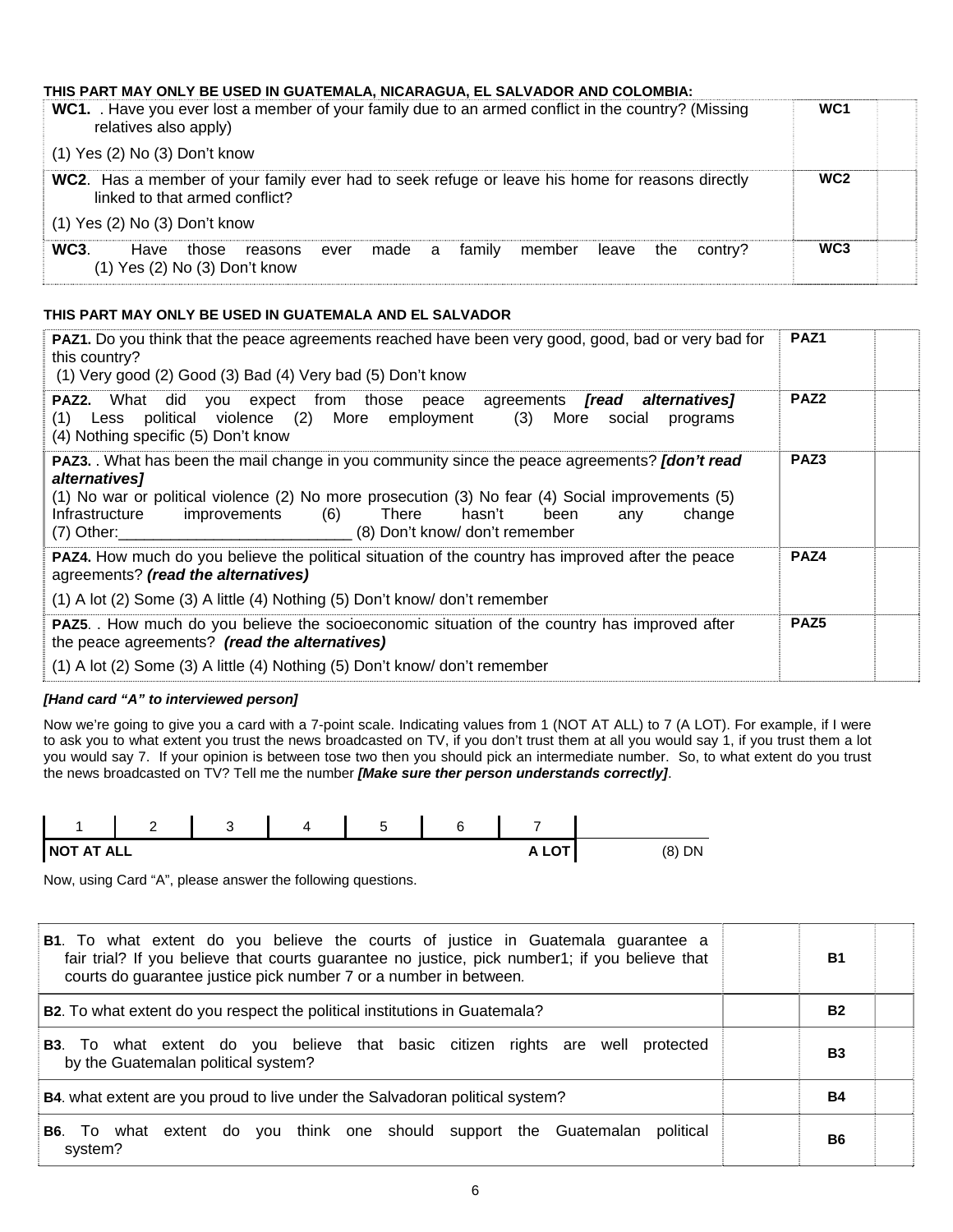| B10A. what extent do you trust the justice system?                                                  | <b>B10A</b> |  |
|-----------------------------------------------------------------------------------------------------|-------------|--|
| B11. To what extent do you trust the Supreme Electoral Tribunal?                                    | <b>B11</b>  |  |
| B12. To what extent do you trust the Armed Forces? [Eliminate for Panama and Costa Rica]            | <b>B12</b>  |  |
| B13. To what extent do you trust the National Congress?                                             | <b>B13</b>  |  |
| B14. what extent do you trust the Central Government?                                               | <b>B14</b>  |  |
| B15. To what extent do you trust the Budget Office of the Republic?                                 | <b>B15</b>  |  |
| B16. To what extent do you trust the Attorney General of the Republic?                              | <b>B16</b>  |  |
| B17. To what extent do you have trust in the Defenders General?                                     | <b>B17</b>  |  |
| B18. To what extent do you trust the Police?                                                        | <b>B18</b>  |  |
| B19. To what extent do you trust the Audit Office?                                                  | <b>B19</b>  |  |
| B20. To what extent do you trust the Catholic Church?                                               | <b>B20</b>  |  |
| B21. To what extent do you trust the political parties?                                             | <b>B21</b>  |  |
| B31. To what extent do you trust the Supreme Court?                                                 | <b>B31</b>  |  |
| B32. To what extent do you trust the Mayor's office of your municipality?                           | <b>B32</b>  |  |
| B37. To what extent do you trust the media?                                                         | <b>B37</b>  |  |
| B40. To what extent do you trust indigenous movements?                                              | <b>B40</b>  |  |
| B43. To what extent are you proud to be Guatemalan? [change identity with every country]?           | <b>B43</b>  |  |
| B44. To what extent do you trust the Constitutional Tribunal?                                       | <b>B44</b>  |  |
| B45. To what extent do you trust the Anti-corruption Commission?                                    | <b>B45</b>  |  |
| B46. To what extent do you trust the Anti-corruption National Council?                              | <b>B46</b>  |  |
| B47. To what extent do you trust elections?                                                         | <b>B47</b>  |  |
| B48. To what extent do you believe Free Trade Agreements will help to improve national<br>economy?" | <b>B48</b>  |  |

## **[DO NOT GATHER CARD "A"]**

|                   | 2                                               | 3 | 4 | 5 | 6                           |       |                                                                                             |                                    |                |  |
|-------------------|-------------------------------------------------|---|---|---|-----------------------------|-------|---------------------------------------------------------------------------------------------|------------------------------------|----------------|--|
| <b>NOT AT ALL</b> |                                                 |   |   |   |                             | A LOT | $(8)$ DN                                                                                    |                                    |                |  |
| government        | ICADA<br>N1. Combats poverty                    |   |   |   | PAIS INSERTAR EL NOMBRE DEL |       | Now, using in this same scale, to what extent would you say that the current<br>PRESIDENTE] | Write<br>$1 - 7, 8 =$<br><b>DN</b> | N1             |  |
|                   | N3. Promotes and protects democratic principles |   |   |   |                             |       |                                                                                             |                                    | N <sub>3</sub> |  |
|                   | N9. Combats government corruption               |   |   |   |                             |       |                                                                                             |                                    | N <sub>9</sub> |  |
| [Gather Card "A"] |                                                 |   |   |   |                             |       |                                                                                             |                                    |                |  |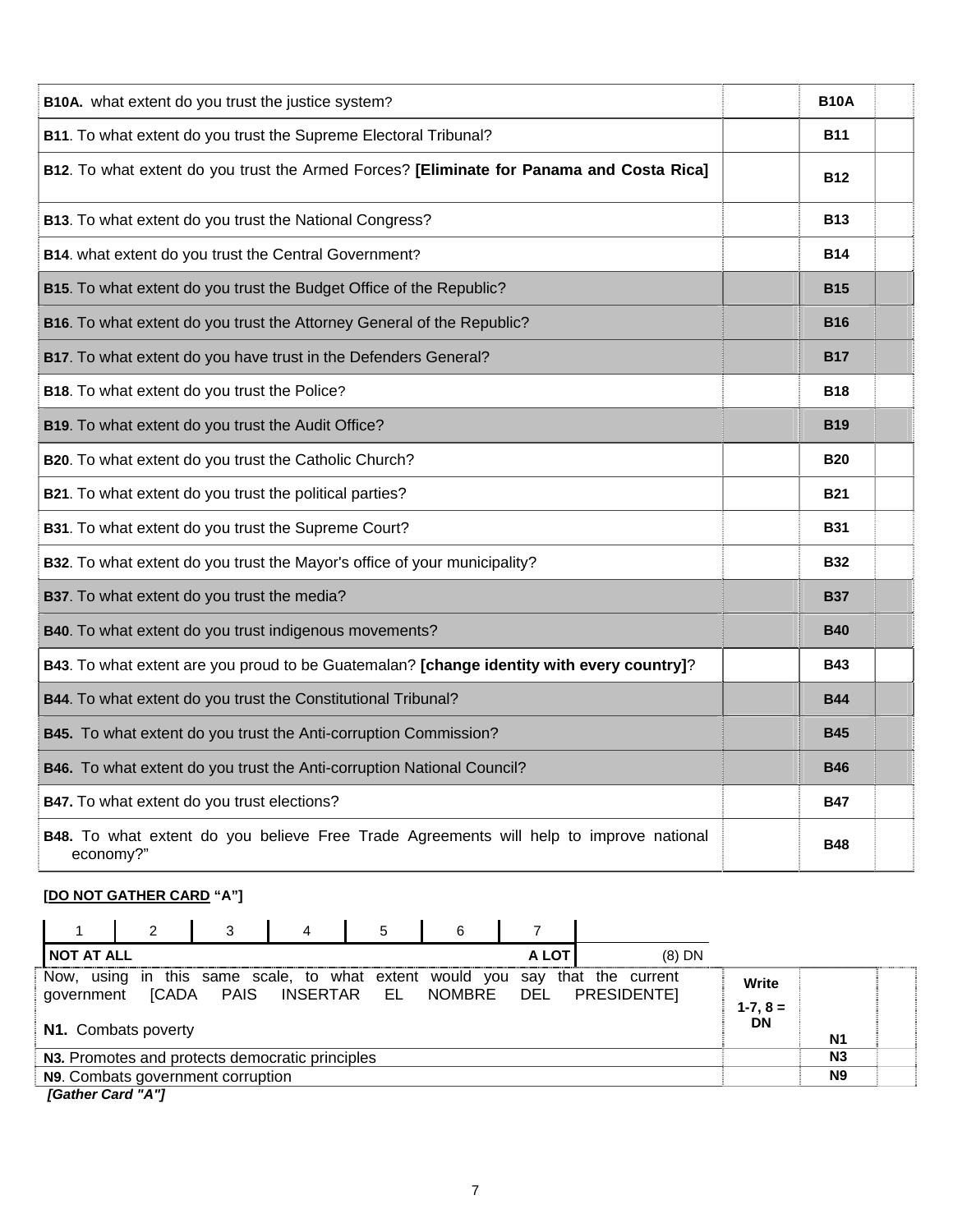#### *[Hand interviewed card "B"]*

Now we're going to use a similar card where one represents "strongly disagree" and seven represents "strongly agree".I hill read you several statements and I want you to tell me to what extent you agree or disagree with them.

|                          | $\mathcal{P}$ | 3                                                                                                                                                | 4 | 5 | 6 | 7                                                                                               |          |                              |                   |
|--------------------------|---------------|--------------------------------------------------------------------------------------------------------------------------------------------------|---|---|---|-------------------------------------------------------------------------------------------------|----------|------------------------------|-------------------|
| <b>Strongly disagree</b> |               |                                                                                                                                                  |   |   |   | Strongly agree                                                                                  | $(8)$ DN |                              |                   |
|                          |               |                                                                                                                                                  |   |   |   |                                                                                                 |          | Write<br>$1 - 7$ ,<br>$DN=8$ |                   |
|                          |               |                                                                                                                                                  |   |   |   |                                                                                                 |          |                              |                   |
|                          |               | <b>ING2.</b> In democratic countries there is always conflict and it is difficult to<br>make decisions. To what extent do you agree or disagree? |   |   |   |                                                                                                 |          |                              | ING <sub>2</sub>  |
|                          |               | government. To what extent do you agree or disagree?                                                                                             |   |   |   | ING4. Democracy may have its problems, but it is better than any other form of                  |          |                              | ING4              |
|                          |               | To what extent do you agree or disagree?                                                                                                         |   |   |   | PN2. Despite our differences, as Guatemalans we have many values that unite us.                 |          |                              | PN <sub>2</sub>   |
|                          |               | To what extent do you agree or disagree?                                                                                                         |   |   |   | <b>PN2A.</b> Politicians seek power for their own benefit and don't worry about helping people. |          |                              | PN <sub>2</sub> A |

#### **[GATHER CARD B]**

#### *[Hand interviewed Card "C"]*

Now I'm going to read you a list of some actions individuals can do to achieve their political goals and objectives. I'd like you to tell me how firmly you approve or disapprove of the following scenarios:

| (01)                     | (02)                | (03) | (04)                                                                                    | (05) | (06) | (07) | (08) | (09) | (10)                  |                                   | (88)            |
|--------------------------|---------------------|------|-----------------------------------------------------------------------------------------|------|------|------|------|------|-----------------------|-----------------------------------|-----------------|
| <b>Firmly Disapprove</b> |                     |      |                                                                                         |      |      |      |      |      | <b>Firmly Approve</b> |                                   | <b>DN</b>       |
|                          |                     |      |                                                                                         |      |      |      |      |      |                       | Write<br>$1 - 10$<br><b>88 DN</b> |                 |
|                          |                     |      | <b>E5</b> . E5 That people participate in legal demonstrations?                         |      |      |      |      |      |                       |                                   | E <sub>5</sub>  |
|                          | community problems. |      | <b>E8.</b> That people participate in an organization or group to try to solve          |      |      |      |      |      |                       |                                   | E <sub>8</sub>  |
|                          |                     |      | <b>E11.</b> That people work on electoral campaigns for a political party or candidate. |      |      |      |      |      |                       |                                   | E11             |
|                          |                     |      | <b>E15.</b> That people participate in the blocking or closing of roads.                |      |      |      |      |      |                       |                                   | E <sub>15</sub> |
|                          |                     |      | <b>E14.</b> That people trespass on private property.                                   |      |      |      |      |      |                       |                                   | E14             |
|                          |                     |      | <b>E2.</b> That people take control of factories, offices, and other buildings.         |      |      |      |      |      |                       |                                   | E <sub>2</sub>  |
|                          | by violent means.   |      | E3. That people participate in a group wanting to remove an elected government          |      |      |      |      |      |                       |                                   | E <sub>3</sub>  |
| criminals.               |                     |      | <b>E16.</b> That people take justice into their own hands when the state doesn't punish |      |      |      |      |      |                       |                                   | E16             |

*[Do not gather card "C"]*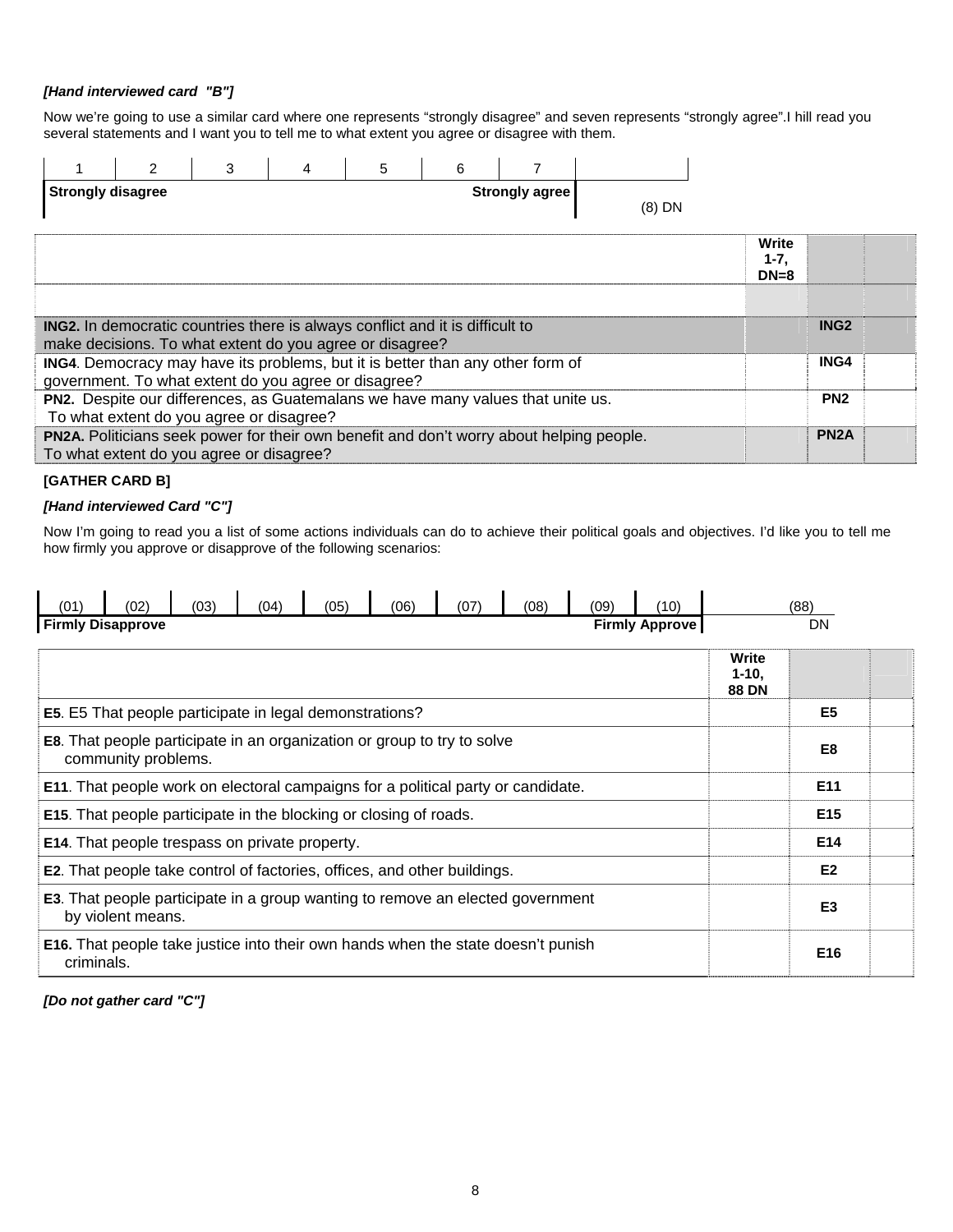Now we are going to discuss actions that the government can take. We will continue using the scale from 1 to ten, where 1 indicates strongly disapproval and 10 indicates strongly approval.

| (01)               | (02                                                                                                                         | (03) | (04) | (05) | (06) | (07) | (08) | (09) | (10)              | (88)                                                                                                                                 | <b>DN</b>       |  |
|--------------------|-----------------------------------------------------------------------------------------------------------------------------|------|------|------|------|------|------|------|-------------------|--------------------------------------------------------------------------------------------------------------------------------------|-----------------|--|
|                    | <b>Strongly dissaproves</b>                                                                                                 |      |      |      |      |      |      |      | Strongly approves | Write<br>$1 - 10,88 =$<br><b>DN</b>                                                                                                  |                 |  |
|                    | D32. What would you think of a law prohibiting public protest?                                                              |      |      |      |      |      |      |      |                   |                                                                                                                                      | <b>D32</b>      |  |
|                    | <b>D33.</b> What would you think of a law prohibiting meetings of any group critical of<br>the Guatemalan political system? |      |      |      |      |      |      |      |                   |                                                                                                                                      | <b>D33</b>      |  |
|                    | <b>D34.</b> What would you think if the government censured television programming                                          |      |      |      |      |      |      |      |                   |                                                                                                                                      | D <sub>34</sub> |  |
| public schools?    | <b>D36.</b> What would you think if the government censured library books from the                                          |      |      |      |      |      |      |      |                   |                                                                                                                                      | D <sub>36</sub> |  |
|                    | <b>D37.</b> What would you think if the government censured the propaganda of those<br>people critical of our country?      |      |      |      |      |      |      |      |                   |                                                                                                                                      | <b>D37</b>      |  |
| from $1$ to $10$ . |                                                                                                                             |      |      |      |      |      |      |      |                   | The following questions are ment to find out your opinión about the ideas of the Guatemalan people. W will continue to use the scale |                 |  |

| <b>Strongly disapproves</b> |     |    |      |     |      |                    |    | <b>Strongly approves</b> |    | DN   |
|-----------------------------|-----|----|------|-----|------|--------------------|----|--------------------------|----|------|
| (01`                        | '02 | 03 | (04) | '05 | (06) | $^{\prime}$<br>, ש | 08 | (09                      | 10 | (88) |

|                                                                                                                                                                                                     | Write<br>$1 - 10$<br>$DN = 88$ |                |
|-----------------------------------------------------------------------------------------------------------------------------------------------------------------------------------------------------|--------------------------------|----------------|
| D1. There are people who speak negatively of the Guatemalan form of government.<br>How strongly do you approve or disapprove of these people's right to vote?                                       |                                | D1             |
| <b>D2</b> . How strongly do you approve or disapprove that these people be allowed to<br>conduct peaceful demonstrations in order to express their points of view? Please read the<br>number to me. |                                | D <sub>2</sub> |
| D3. How strongly do you approve or disapprove that people who never agree with<br>the Guatemalan government be permitted to seek public office?                                                     |                                | D <sub>3</sub> |
| <b>D4.</b> How strongly do you approve or disapprove of these<br>people<br>going<br>on.<br>television to make speeches?                                                                             |                                | D4             |
| Now, thinking about homosexuals, how strongly do you approve or disapprove<br>D5.<br>that they be allowed to seek public office?                                                                    |                                | D <sub>5</sub> |
| <b>D6.</b> How strongly do you approve or disapprove of homosexuals going on television<br>to make speeches?                                                                                        |                                | D <sub>6</sub> |

*<sup>[</sup>Gather card "c"]* 

| Do you think this country has: (1) Too little (2) Enough (3) Too much                  |                  |  |
|----------------------------------------------------------------------------------------|------------------|--|
| LIB1. Freedom of Press (1) Too little (2) Enough (3) Too much (4) Don't know           | LIB1             |  |
| LIB2. Freedom of opinion (1) Too Little (2) Enough (3) Too much (4) Don't know         | LIB <sub>2</sub> |  |
| LIB3. Political participation (1) Too little (2) Enough (3) Too much (4) Don't know    | LIB <sub>3</sub> |  |
| LIB4. Human rights protection (1) Too little (2) Enough (3) Too much<br>(4) Don't know | LIB4             |  |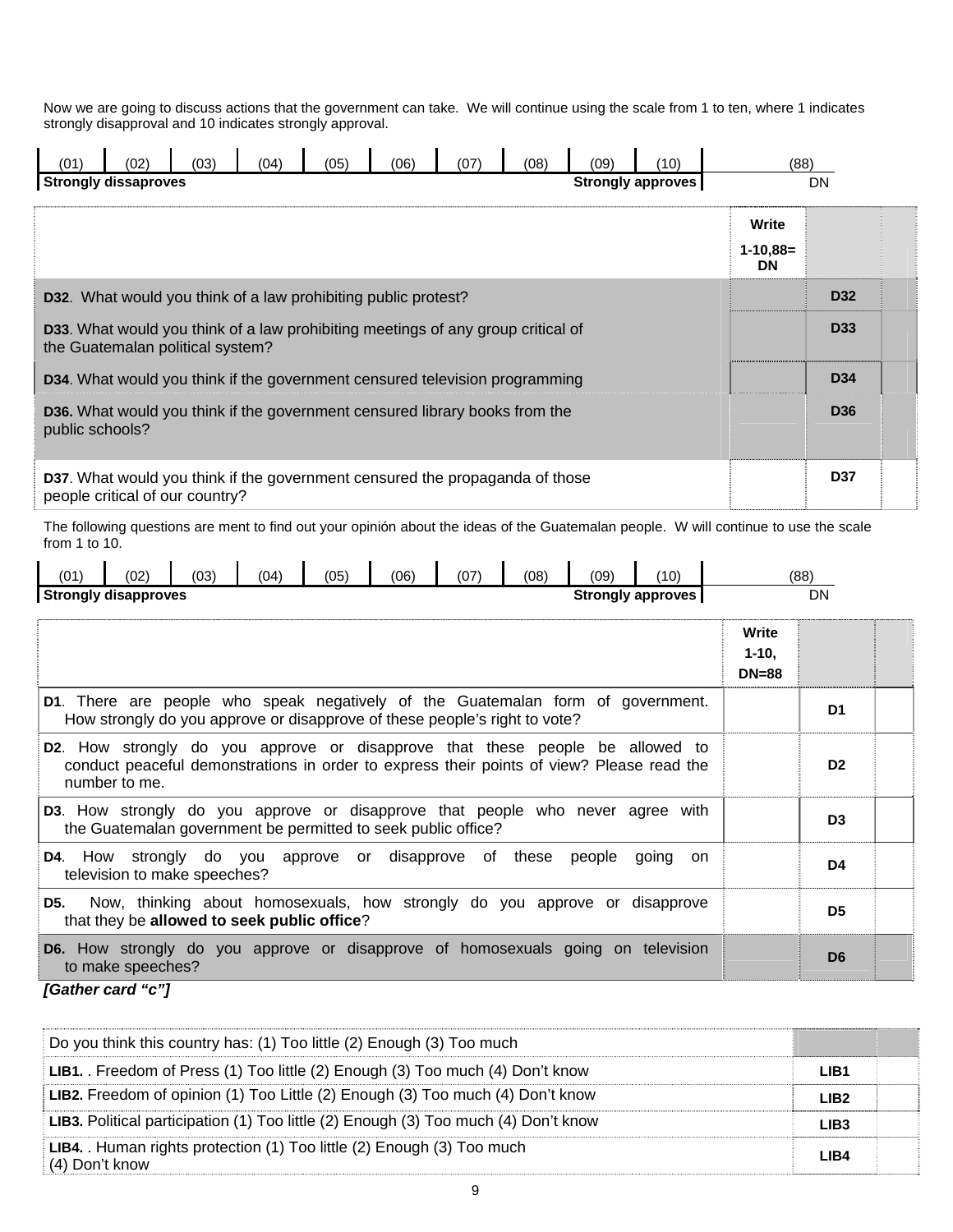| ACR1. Now I'm going to read you three phrases. Please tell me which of the three                                  | ACR <sub>1</sub> |  |
|-------------------------------------------------------------------------------------------------------------------|------------------|--|
| best describes your opinion:                                                                                      |                  |  |
| 1) The way in which our society is organized should be completely and radicallychanged by<br>revolutionary means. |                  |  |
| 2) Our society should be gradually perfected or improved through reform.                                          |                  |  |
| 3) Our society should be courageously defended from revolutionary movements.                                      |                  |  |
| 8) DN                                                                                                             |                  |  |

| PN4. In general, would you say you are very satisfied, satisfied, unsatisfied or very unsatisfied with the way<br>democracy works in Guatemala?<br>(1) Very satisfied (2) Satisfied (3) Unsatisfied (4) Very unsatisfied (5) Don't know | PN4             |  |
|-----------------------------------------------------------------------------------------------------------------------------------------------------------------------------------------------------------------------------------------|-----------------|--|
| PN5. In your opinion, is Guatemala very democratic, somewhat democratic, a little democratic or<br>undemocratic?<br>(1) Very democratic (2) Somewhat democratic (3) A little democratic (4) Undemocratic (5) Don't know                 | PN <sub>5</sub> |  |
| PN6. Based in your experience from the last few years. Has Guatemala become more democratic,<br>has it stayed the same or is it less democratic?<br>(1) Very democratic (2) The same $(3)$ Less democratic $(4)$ Don't know             | PN <sub>6</sub> |  |

(1) Very democratic (2) The same (3) Less democratic (4) Don't know

| <b>DEM13.</b> What does democracy mean for you, in a few words? <b>[Don't read alternatives]</b><br>[Write just one answer]<br>(1) Freedom (2) Equality (3) Well-being and economic progress (4) Capitalism<br>(5) Non-military government (6) Free Trade, Free Market (7) Elections, voting rights (8) Right to choose our<br>leaders (9) Corruption (10) Participation (11) Rule of the people (12) Obeying the law<br>$(13)$ Other: $\overline{\phantom{a}}$<br>(14) Don't know |                   |  |  |  |  |  |
|------------------------------------------------------------------------------------------------------------------------------------------------------------------------------------------------------------------------------------------------------------------------------------------------------------------------------------------------------------------------------------------------------------------------------------------------------------------------------------|-------------------|--|--|--|--|--|
| <b>DEM2.</b> With which of the following phrases are you in most agreement:<br>1) For people like me, it doesn't matter whether a regime is democratic or non-democratic.<br>2) Democracy is preferable to any other type of government.<br>3) Under some circumstances an authoritarian government can be preferable to ademocratic one.<br>8) Don't know                                                                                                                         | DEM <sub>2</sub>  |  |  |  |  |  |
| <b>DEM6.</b> With which of the following phrases do you most agree:<br>[1] In general, despite its problems, democracy is the best form of government.<br>[2] There areother forms of government that can be just as good or even better thandemocracy.<br>[3] don't know                                                                                                                                                                                                          | DEM <sub>6</sub>  |  |  |  |  |  |
| <b>DEM11</b> . Do you believe that our country needs a government with a firm hand, or<br>that problems can be resolved with everyone's participation?<br>(1) Firm hand (2) Everyone's participation (8) don't know                                                                                                                                                                                                                                                                | DEM <sub>11</sub> |  |  |  |  |  |

| AUT1On some occasions, democracy doesn't work. When that happens there are<br>people that say we need a strong leader who doesn't have to be elected through<br>voting. Others say that even if things don't function, democracy is always the<br>best. What do you think?<br>(1) Wee need a strong leader that doesn't have to be elected<br>(2) Democracy is always the best way<br>(8) Don't know | <b>AUT1</b>      |  |
|------------------------------------------------------------------------------------------------------------------------------------------------------------------------------------------------------------------------------------------------------------------------------------------------------------------------------------------------------------------------------------------------------|------------------|--|
| [OPTIONAL, EXCEPTO EN GUATEMALA, EL SALVADOR, HONDURAS]<br>AUT2 Our present system of government isn't the only one our country has had. Some people think<br>that it would be better for us if our country was governed in a different way. In your opinion, what<br>type of government should we have?<br>(1) Return of a military government (2) What we have now (8) Don't know                  | AUT <sub>2</sub> |  |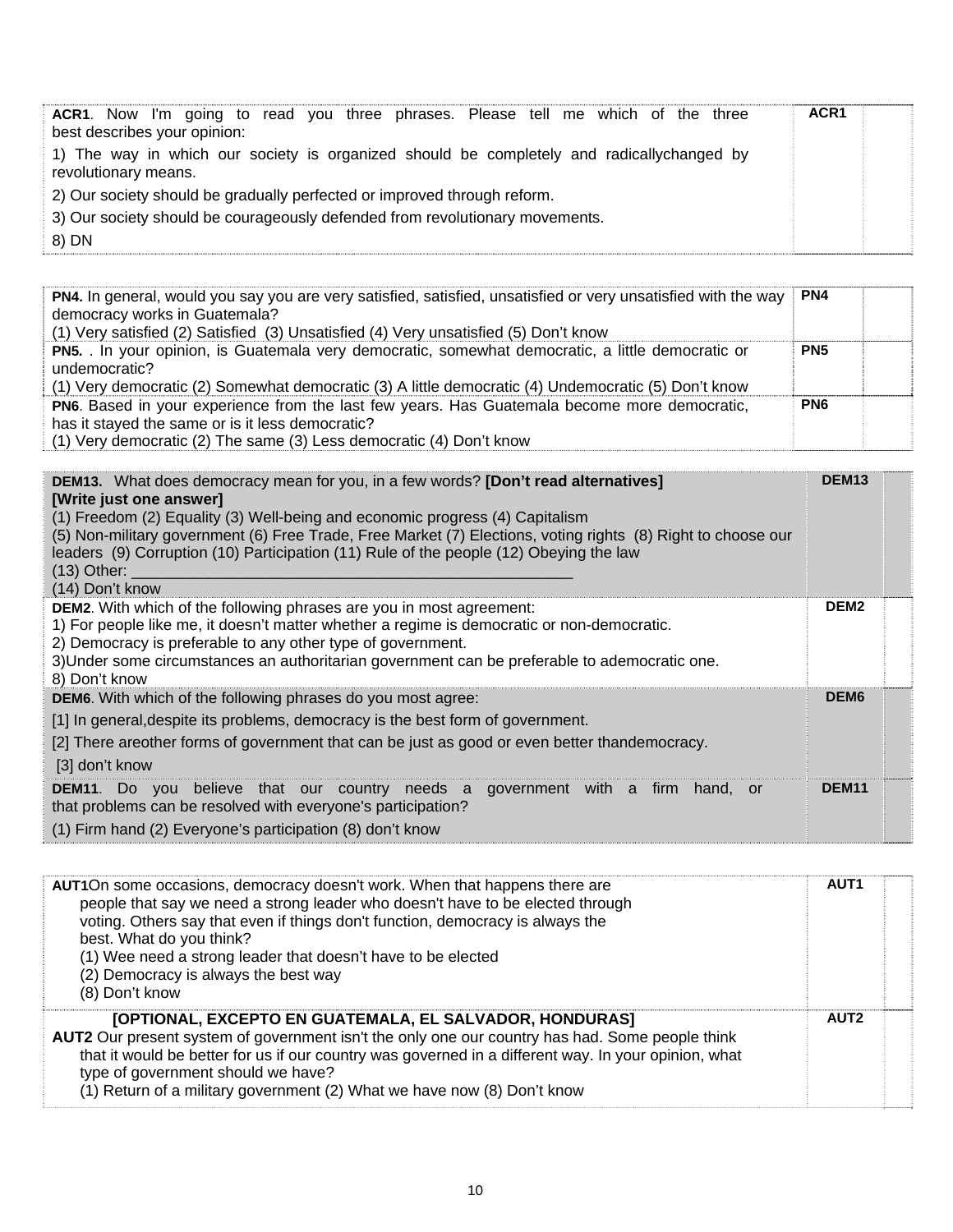| PP1 During elections, some people try to convince others to vote for one party<br>or candidate. How often have you tried to convince others on which party to<br>vote?<br>(1) Frequently (2) Once in a while (3) Rarely (4) Never (5) Don't know                                                  | PP <sub>1</sub> |
|---------------------------------------------------------------------------------------------------------------------------------------------------------------------------------------------------------------------------------------------------------------------------------------------------|-----------------|
| PP2. There are people who work for a party or candidate during electoral<br>campaigns. Did you work for any candidate or party in the last presidential<br>elections of March, 1998?<br>(1) Yes (2) No (5) Don't know                                                                             | PP <sub>2</sub> |
| ABS5. Do you think that voting can lead to improvement in the future or do you<br>believe that no matter how one votes, thing never change?<br>(1) Vote can change things (2) Things are not going to get better (3) Don't know                                                                   | ABS5            |
| M1. Speaking generally of the current government would you say that the job the<br>current president is doing is very good, good, average, bad, very bad.<br>(1) Very good (2) Good (3) Average (4) Bad (5) Very bad (6) Don't know                                                               | M1              |
| Do you think the following actions are:<br>(1) Corrupted and must be punished (2) Corrupted but justifiable under the circumstances (3) Not corrupted                                                                                                                                             |                 |
| DC1. For example: A congressman takes a 10,000 dollar bribe from a company, that action is:<br>(1) corrupted and must be punished<br>(2) corrupted but justifiable<br>(3) Not corrupted<br>(4) Don't know                                                                                         | DC <sub>1</sub> |
| <b>DC10.</b> A mother with several children has to get a birth certificate for one of them. T save some time, she<br>pays 20 extra Quetzales to an employee, what the lady did was:<br>(1) Corrupted and must be punished<br>(2) Corrupted but justifiable<br>(3) Not corrupted<br>(4) Don't know | <b>DC10</b>     |
| DC13. An unemployed person's brother in law is an important politician and he uses his position to get the<br>man a job. Do you think this is:                                                                                                                                                    | <b>DC13</b>     |

1) Corrupted and must be punished

2) Corrupted but justifiable

3) Not corrupted

(4) Don't know

| Now we want to talk about your personal experiences on things<br>that happen in life.                                                                                                                                                                                                                                  | No                       | <b>Yes</b> | <b>NS</b> | <b>INAP</b> |                  |  |
|------------------------------------------------------------------------------------------------------------------------------------------------------------------------------------------------------------------------------------------------------------------------------------------------------------------------|--------------------------|------------|-----------|-------------|------------------|--|
| <b>EXC1.</b> Have you been accused within the past two years by a<br>police officer for any infraction which you did not commit?                                                                                                                                                                                       | (0)                      | (1)        | (8)       |             | EXC <sub>1</sub> |  |
| <b>EXC2</b> . Did any agent of the police ask you for a bribe during the<br>last year?                                                                                                                                                                                                                                 | (0)                      | (1)        | (8)       |             | EXC <sub>2</sub> |  |
| <b>EXC4.</b> Have you seen anyone paying a bribe to a policeman<br>during the past year?                                                                                                                                                                                                                               | (0)                      | (1)        | (8)       |             | EXC4             |  |
| <b>EXC5.</b> Have you seen anyone paying a bribe to a public<br>employee during the last year?                                                                                                                                                                                                                         | (0)                      | (1)        | (8)       |             | EXC <sub>5</sub> |  |
| <b>EXC6.</b> Has any public employee asked you for a bribe during the<br>past year?                                                                                                                                                                                                                                    | (0)                      | (1)        | (8)       |             | EXC6             |  |
| <b>EXC11.</b> Have you conducted any diligences in the municipality<br>this last year? [If no, put 9 if yes ask next question]<br>To conduct business in the municipality (such as to get a<br>license, for instance) during the past year, have you had to pay<br>additional money above what is required by the law? | (9)<br>(1)<br>(8)<br>(0) |            |           |             |                  |  |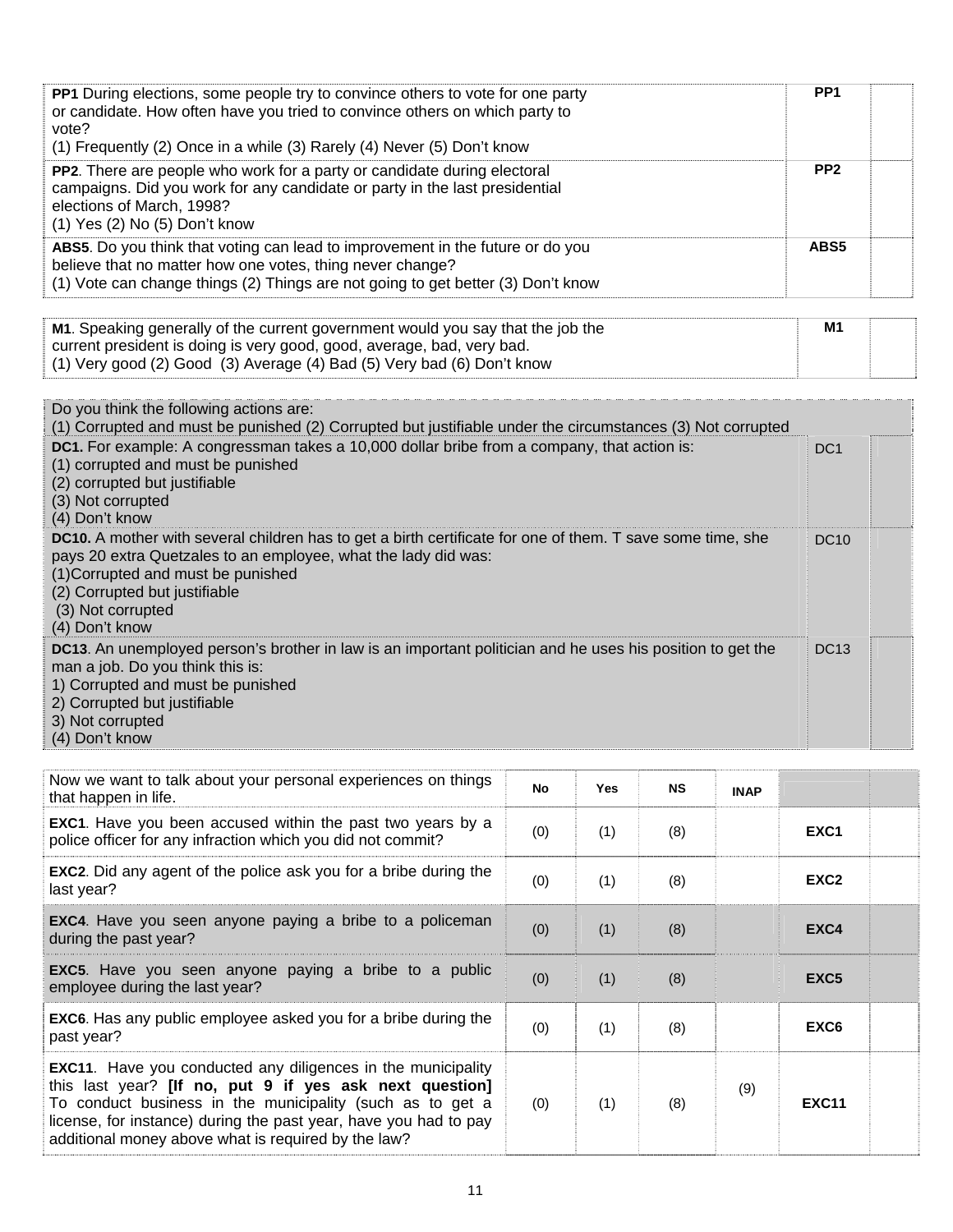| <b>EXC13.</b> ¿Do you work? [If no put 9, if yes ask the next<br>question]<br>In your work, have you been asked for an inappropriate<br>payment within the past year?                                                                       | (0) | (1) | (8) | (9) | <b>EXC13</b> |  |
|---------------------------------------------------------------------------------------------------------------------------------------------------------------------------------------------------------------------------------------------|-----|-----|-----|-----|--------------|--|
| <b>EXC14.</b> In the last year have you had dealings with the court<br>system? [If no put 9, if yes ask the next question]<br>Have you had to pay a bribe in the courts during the past year?                                               | (0) | (1) | (8) | (9) | <b>EXC14</b> |  |
| <b>EXC15.</b> Have you used public medical services in the last year?<br>To be attended in a hospital or other health facility have you had<br>to pay fees above what is stipulated by law? [If no put 9, if yes<br>ask the next question]? | (0) | (1) | (8) | (9) | <b>EXC15</b> |  |
| <b>EXC16.</b> Have you had children enrolled in school during the last<br>year? [If no put 9, if yes ask the next question] At school<br>have you been asked for a payment above that required by law.                                      | (0) | (1) | (8) | (9) | <b>EXC16</b> |  |
| <b>EXC17.</b> Has anyone asked you for a bribe to avoid paying your<br>electric bill?                                                                                                                                                       | (0) | (1) | (8) |     | <b>EXC17</b> |  |
| <b>EXC19.</b> Do you believe that it is justifiable to pay bribes because<br>of the bad quality of administrative services in our countries?                                                                                                | (0) | (1) | (8) |     | <b>EXC18</b> |  |

| EXC7. | Taking into account your experience or what you have heard, is corruption  |  |  |  | EXC7 |  |
|-------|----------------------------------------------------------------------------|--|--|--|------|--|
|       | among public officials very common, common, not very common, or uncommon?  |  |  |  |      |  |
|       | (1) Very common (2) Common (3) Not very common (4) Uncommon (5) Don't know |  |  |  |      |  |

#### *[Now we'll use Card "D"] Hand interviewed card "D"*

I am going to name various public and private institutions. I am interested toknow the degree to which you think that the representatives of theseinstitutions are honest or corrupt. I will ask you to grade each one from 1 to 10. 1 being corrupted and 10 being honest.

| Degree of corruption             |     |                     |     |     |     |     |     |     |     |                    |           |                 |  |
|----------------------------------|-----|---------------------|-----|-----|-----|-----|-----|-----|-----|--------------------|-----------|-----------------|--|
| <i><b>INSTITUTIONS</b></i>       |     | <b>Very Corrupt</b> |     |     |     |     |     |     |     | <b>Very Honest</b> | <b>DN</b> |                 |  |
| <b>PC1.</b> Delegates            | (1) | (2)                 | (3) | (4) | (5) | (6) | (7) | (8) | (9) | (10)               | (88)      | PC <sub>1</sub> |  |
| PC2. Ministers                   | (1) | (2)                 | (3) | (4) | (5) | (6) | (7) | (8) | (9) | (10)               | (88)      | PC <sub>2</sub> |  |
| PC3. Mayors                      | (1) | (2)                 | (3) | (4) | (5) | (6) | (7) | (8) | (9) | (10)               | (88)      | PC <sub>3</sub> |  |
| PC4. Municipal Councilmen        | (1) | (2)                 | (3) | (4) | (5) | (6) | (7) | (8) | (9) | (10)               | (88)      | PC4             |  |
| <b>PC5. Policemen</b>            | (1) | (2)                 | (3) | (4) | (5) | (6) | (7) | (8) | (9) | (10)               | (88)      | PC <sub>5</sub> |  |
| PC8. University Professors       | (1) | (2)                 | (3) | (4) | (5) | (6) | (7) | (8) | (9) | (10)               | (88)      | PC <sub>8</sub> |  |
| PC9. Priests, clerics or pastors | (1) | (2)                 | (3) | (4) | (5) | (6) | (7) | (8) | (9) | (10)               | (88)      | PC <sub>9</sub> |  |
| PC12. Judges                     | (1) | (2)                 | (3) | (4) | (5) | (6) | (7) | (8) | (9) | (10)               | (88)      | <b>PC12</b>     |  |
| PC13. Military                   | (1) | (2)                 | (3) | (4) | (5) | (6) | (7) | (8) | (9) | (10)               | (88)      | <b>PC14</b>     |  |
| PC14. Political party leaders    | (1) | (2)                 | (3) | (4) | (5) | (6) | (7) | (8) | (9) | (10)               | (88)      | <b>PC14</b>     |  |
| PC15. NGO's leaders              | (1) | (2                  | (3) | (4) | (5) | (6) | (7) | (8) | (9) | (10)               | (88)      | <b>PC15</b>     |  |
| PC19. Media                      | (1) | (2)                 | (3) | (4) | (5) | (6) | (7) | (8) | (9) | (10)               | (88)      | <b>PC19</b>     |  |
| <b>PC21. Presidents</b>          | (1) | (2)                 | (3) | (4) | (5) | (6) | (7) | (8) | (9) | (10)               | (88)      | <b>PC21</b>     |  |
| <b>Gather Card D</b>             |     |                     |     |     |     |     |     |     |     |                    |           |                 |  |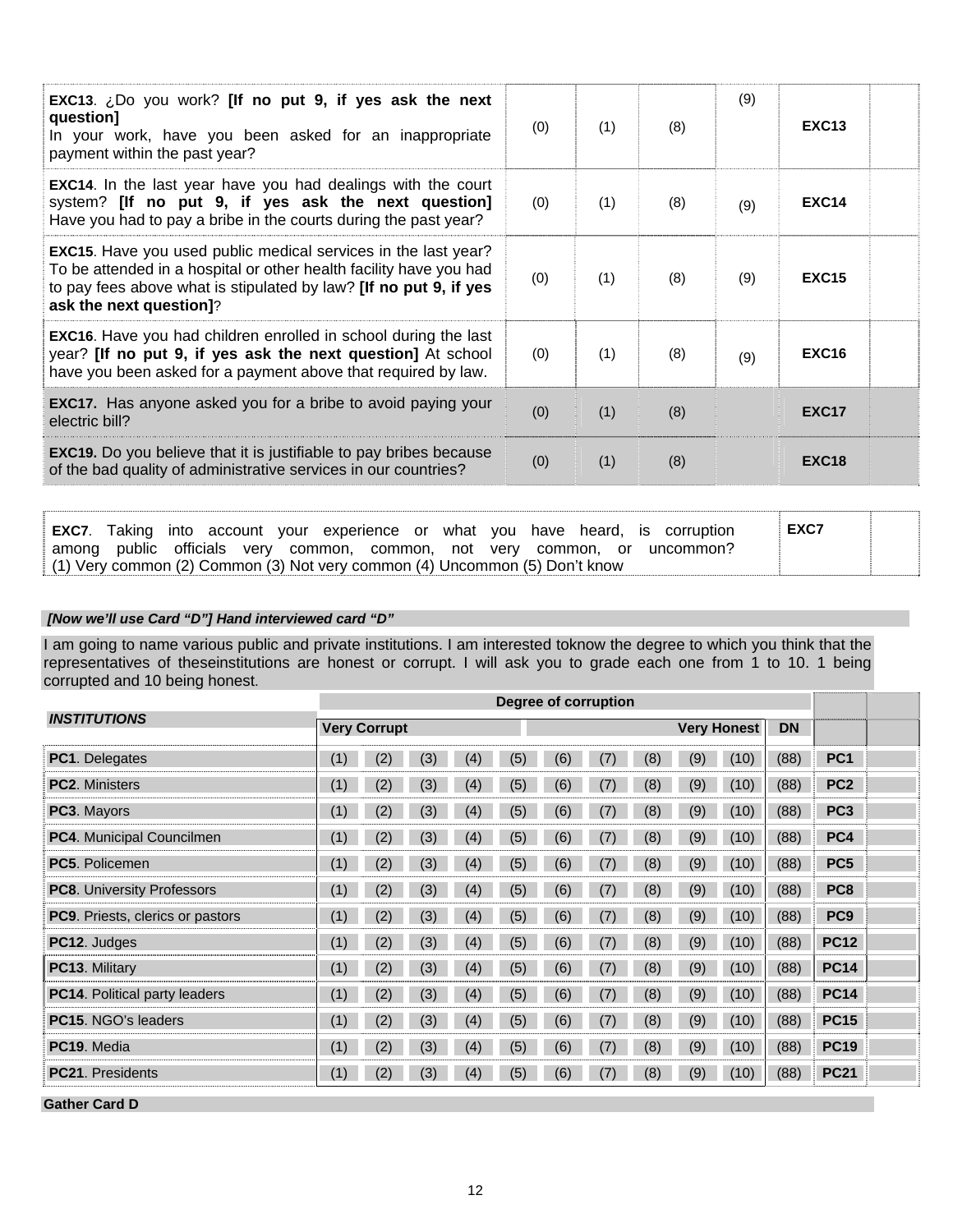| Now can you tell me<br>Do you remember the name of the current President of the United States?<br>GI1<br>(George Bush) [Don't read, George W. Bush; accept "Bush" o "George Bush"]<br>(1) Right (2) Wrong (don't know) | GI <sub>1</sub> |
|------------------------------------------------------------------------------------------------------------------------------------------------------------------------------------------------------------------------|-----------------|
| GI3. Do you remember how many provinces Guatemala has? (22) [Don't read, 22]<br>$(1)$ Right $(2)$ Wrong (Don't know)                                                                                                   | GI <sub>3</sub> |
| GI4. How long is the Presidential term in Guatemala? (four years) [do not read 4 years]<br>(1) Right (2) Wrong (Don't know)                                                                                            | GI4             |
| GI5. Do you remember the name of Brasil's President? (Lula Da Silva) [do not read,<br>Luis Ignacio Lula da Silva; accept "Lula" ]<br>(1) Right (2) Wrong (don't know)                                                  | GI <sub>5</sub> |

**L1**. **Show Card "E":** Now, for a subject change. In this card there's a one to ten scale that goes from left to right. Today, when people talk about politics they mention left wingers anda right wingers, refering to people that sympathize with the left or the right. According to your sense of "left" and "right" in politics, where would you place yourself in this scale?

|      | 2 | 3                                                               | 5 | 6 | 8                                                                                                                                                             | 9              | 10 |       |                            | L1<br>$(DN=8)$ |                  |  |
|------|---|-----------------------------------------------------------------|---|---|---------------------------------------------------------------------------------------------------------------------------------------------------------------|----------------|----|-------|----------------------------|----------------|------------------|--|
| Left |   |                                                                 |   |   |                                                                                                                                                               |                |    | Right |                            |                |                  |  |
|      |   | REPEAT THE QUESTION IF NECESARY]                                |   |   | If you decided to participate in one of the activities I'm going to mention, would<br>you do it with no fear, some fear or a lot of fear? [READ THE LIST, AND | <b>NO FEAR</b> |    |       | SOME A LOT<br>FEAR OF FEAR | <b>DN</b>      |                  |  |
|      |   | <b>DER1.</b> Participate to resolve problems in your community? |   |   |                                                                                                                                                               |                |    | 2     | 3                          | 8              | DER <sub>1</sub> |  |
|      |   | <b>DER2.</b> Voting in a national election?                     |   |   |                                                                                                                                                               |                |    | 2     | 3                          | 8              | DER <sub>2</sub> |  |
|      |   | DER3. Participate in a peaceful demonstration?                  |   |   |                                                                                                                                                               |                |    | 2     |                            | 8              | DER <sub>3</sub> |  |
|      |   | DER4. Run for a public office?                                  |   |   |                                                                                                                                                               |                |    | 2     | 3                          | 8              | DER4             |  |

| VB1. Are you registered?                                                                                                                                                                                                                                                                                                                                                      | VB <sub>1</sub> |
|-------------------------------------------------------------------------------------------------------------------------------------------------------------------------------------------------------------------------------------------------------------------------------------------------------------------------------------------------------------------------------|-----------------|
| (1) Yes (2) No (3) In process (4) Don't know                                                                                                                                                                                                                                                                                                                                  |                 |
| VB2. Did you vote in the last Presidential elections of 2002?                                                                                                                                                                                                                                                                                                                 | VB <sub>2</sub> |
| $(1)$ Yes [continue] $(2)$ No [go to VB4] $(3)$ Don't know                                                                                                                                                                                                                                                                                                                    |                 |
| VB3. For which party did you vote on the first round of the 2003 Presidential Elections? [If not, go on<br>to GVB4, if yes continue]                                                                                                                                                                                                                                          | VB <sub>3</sub> |
| (3) Null vote/blank vote                                                                                                                                                                                                                                                                                                                                                      |                 |
| $(5)$ DN                                                                                                                                                                                                                                                                                                                                                                      |                 |
| VB4. If you didn't vote, why didn't you? [write down only one answer]<br>(01) Lack of transport (02) Sickness (03) Lack of interest (04) Didn't like any of the candidates (05)<br>Don't believe on the system (06) Lack of ID document (07) Didn't find self in Register (10) Not in<br>required ages (11) I was late/ it was closed (12) Had<br>work<br>to<br>$(13)$ Other: | VB4             |
| VB5. Did you vote on the last elections for mayor and congress?<br>(1) Yes [continue] (2) No [go to VB6] (3) Don't know                                                                                                                                                                                                                                                       | VB <sub>5</sub> |

|                           | VB6. For which party did you vote in the 2003 elections for city mayor? | VB6 |  |
|---------------------------|-------------------------------------------------------------------------|-----|--|
| (1) Other:                |                                                                         |     |  |
| (2) Null vote/ blank vote |                                                                         |     |  |
| (3) Don't know            | 99. Inap (No votó)                                                      |     |  |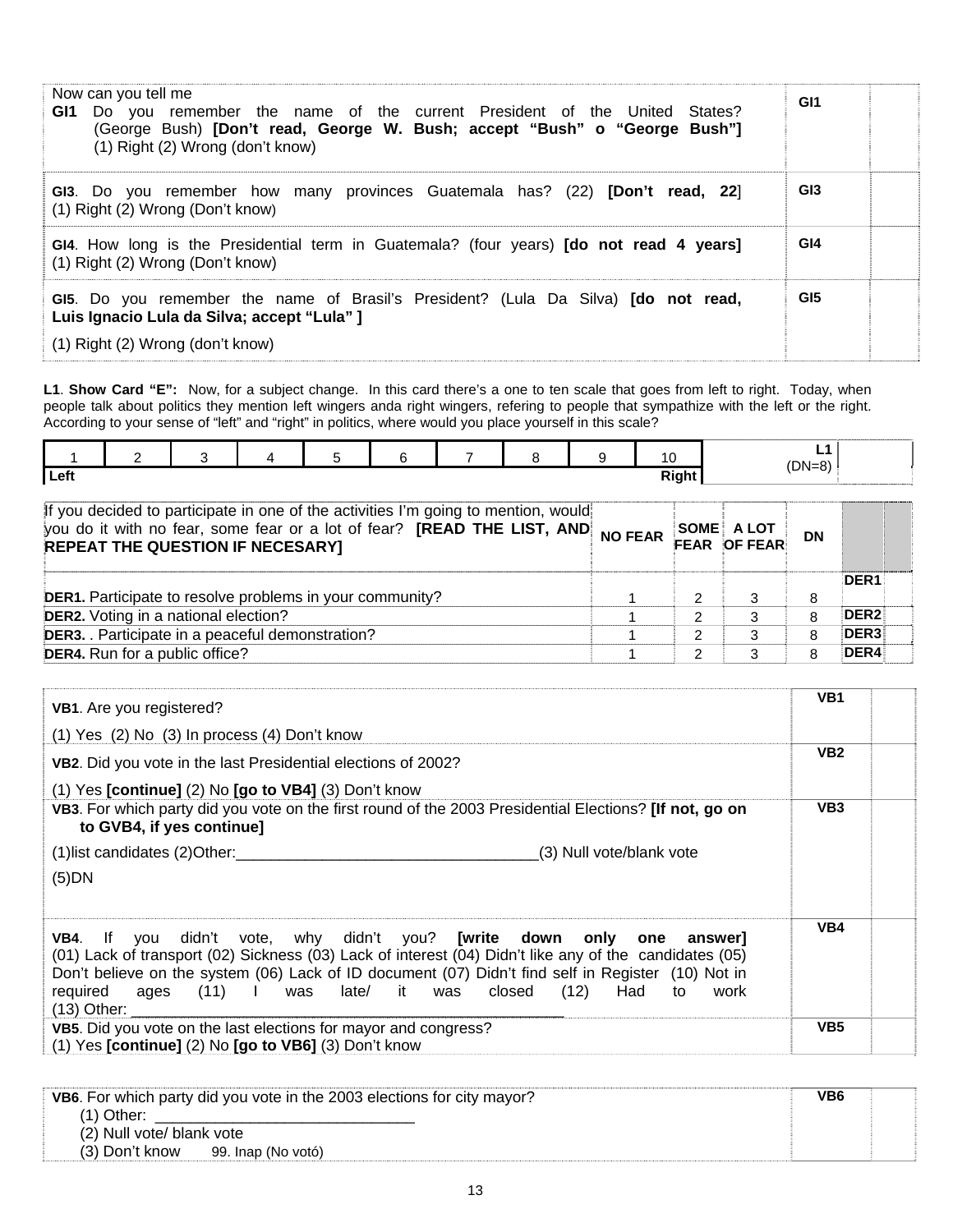| VB7. Which party did you vote for in the 2003 elections for Provincial and National Delegates to<br>Congress? | VB7 |  |
|---------------------------------------------------------------------------------------------------------------|-----|--|
| (1)                                                                                                           |     |  |
| $(2)$ Other:                                                                                                  |     |  |
| (3) Various candidates                                                                                        |     |  |
| (4) Null vote/ blank vote                                                                                     |     |  |
| (5) Don't know                                                                                                |     |  |

I World like to know your opinión on the next electoral reforms, which is a very common topic these days. We'll use Card "c" again for this one. **[Hand interviewed card "C"].** 

| (01`                                              | (02 | (03) | 04 | (05) | (06) | 07 | 08 | (09) | $^{\prime}10^{\prime}$ | (88) |
|---------------------------------------------------|-----|------|----|------|------|----|----|------|------------------------|------|
| <b>Firmly disapproves</b><br>Firmly approves   DN |     |      |    |      |      |    |    |      |                        |      |

| <b>EREF1.</b> To what extent do you approve or disapprove a raise of the minimum quota of<br>women in congress? [read the number]]                                                                    | EREF1 |  |
|-------------------------------------------------------------------------------------------------------------------------------------------------------------------------------------------------------|-------|--|
| <b>EREF2.</b> To what extent do you approve or disapprove the reconfiguration of electoral<br>districts so that you can elect one delegate per district and not a bunch of delegates<br>from a party? | EREF2 |  |
| EREF3. Giving delegates the right to finance public works and other public services in<br>their districts. To what extent would you approve or disapprove?                                            | EREF3 |  |

Befote we finís I'm going to ask you some questions for statistical purposes.

**ED**. What was the last year of school you completed?

[**Interviewer Fill in:]** \_\_\_\_\_\_\_\_\_\_\_\_\_\_\_\_\_\_\_ (grade school, high school, college) = \_\_\_\_\_\_\_\_ total years **[Use chart below to write the corresponding code]**

| Ninguno = $00$ | Primer<br>año de | Segundo<br>año de | Tercer<br>año de | Cuarto<br>año de | Quinto<br>año de | Sexto año<br>de | ED |  |
|----------------|------------------|-------------------|------------------|------------------|------------------|-----------------|----|--|
| Grade School   | (01)             | (02)              | (03)             | (04)             | (05)             | (06)            |    |  |
| High School    | (07)             | (08)              | (09)             | (10)             | (11)             | (12)            |    |  |
| College        | (13)             | (14)              | (15)             | (16)             | (17)             | (18) o<br>mas   |    |  |
| DN             | (88)             |                   |                  |                  |                  |                 |    |  |

| Q2. What is your age in completed years? vears                                                                                                                                                            | Q2 |  |
|-----------------------------------------------------------------------------------------------------------------------------------------------------------------------------------------------------------|----|--|
| Q3. What is your religion?<br>(1) Catholic (2) Christian not catholic (3) Another not Christian (4) None (5) Don't know                                                                                   | Q3 |  |
| Q4 How many times have you been to church (temple) in the last month?<br>(1) Every week (2) Once in a while (3) Rarely (4) Never<br>Q10 Into which of the following ranges does your monthly income fall? | Q4 |  |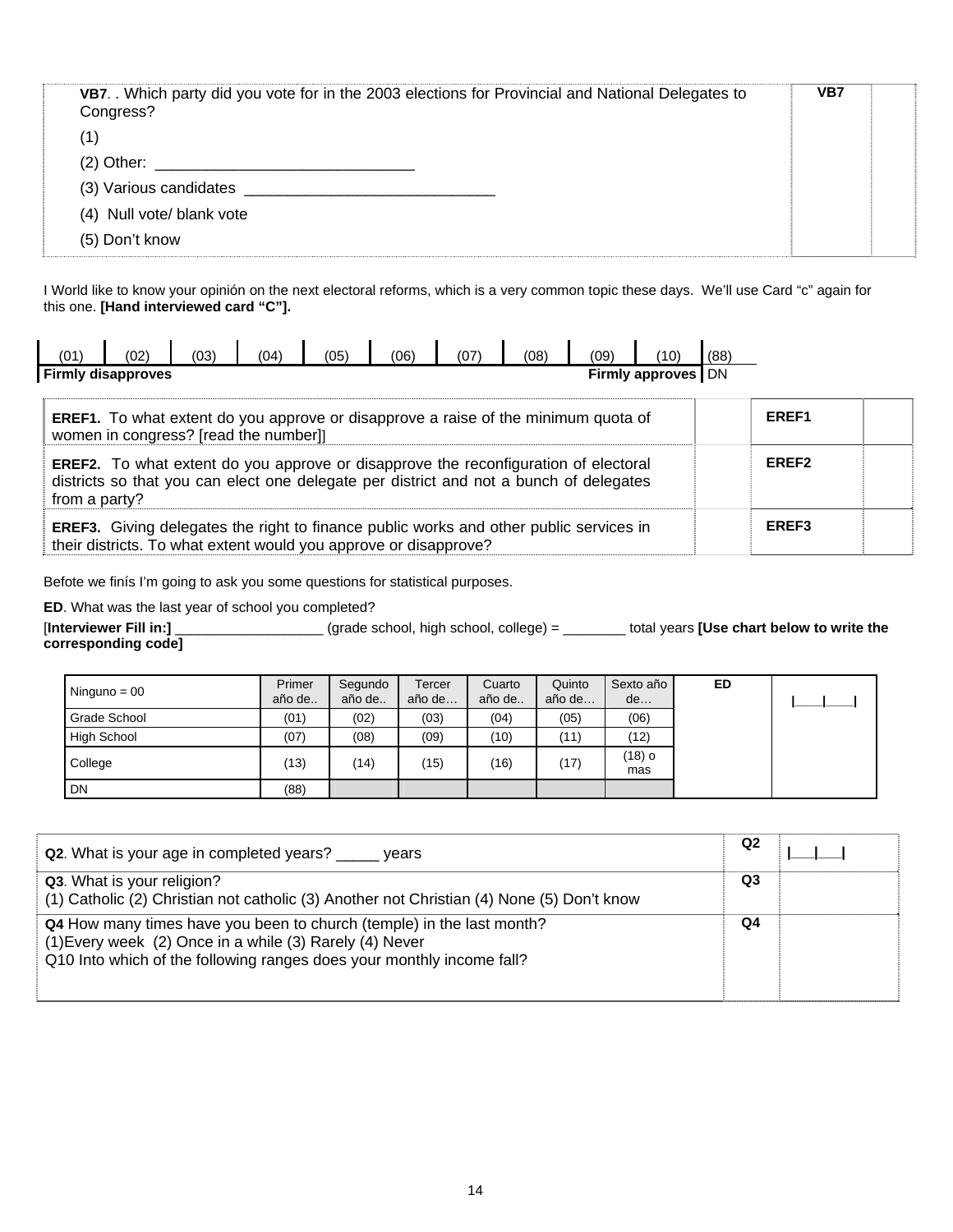| Q10. Including remittances from abroad and income from everyone that works?<br>[Show ranks list F] ADJUST IN EVERY COUNTRY (0-11) (0) No income<br>(1) Less than de \$25<br>(2) Between \$26-\$50<br>(3) \$51-\$100<br>(4) \$101-\$150<br>(5) \$151-\$200<br>(6) \$201-\$300<br>$(7)$ \$301-\$400<br>(8) \$401-\$500<br>$(9)$ \$501-\$750<br>$(10)$ \$751-\$1,000<br>$(88)$ NS | Q <sub>10</sub> |  |
|--------------------------------------------------------------------------------------------------------------------------------------------------------------------------------------------------------------------------------------------------------------------------------------------------------------------------------------------------------------------------------|-----------------|--|
| Q10A. Does your family receive remittances from abroad?<br>$(1)$ Yes [continue] $(2)$ No [go to Q11] $(5)$ Don't know                                                                                                                                                                                                                                                          | Q10A            |  |
| Q10B. To what extent does your family income depend on this remittances?<br>$(1)$ A lot $(2)$ Some $(3)$ A little $(4)$ Nothing $(5)$ Don't know                                                                                                                                                                                                                               | Q10B            |  |
| Q11. What is your marital status?                                                                                                                                                                                                                                                                                                                                              | Q11             |  |
| (1) Single (2) Married (3) Civil union (4) Divorced (5) Separated (6) Widower<br>$(7)$ Don't<br>know                                                                                                                                                                                                                                                                           |                 |  |
| Q12. How many children do you have? $\frac{1}{2}$ (0 = none)                                                                                                                                                                                                                                                                                                                   | Q12             |  |
| How many children should a person like you have in all their lives?<br>Q13.                                                                                                                                                                                                                                                                                                    | Q13             |  |
| Q14. Are you planning to leave the country and work abroad in the next 3 years?<br>(1) Yes (2) No (8) Don't know                                                                                                                                                                                                                                                               | Q14             |  |
| lived<br>the<br>United<br><b>States</b><br>3<br>in<br><i>in</i><br>the<br>Q15.<br>Have<br>you<br>last<br>years?<br>(1) Yes (2) No (8) Don't know                                                                                                                                                                                                                               | Q15             |  |

| (1) White (2) Mixed (3) Indigenous (4) Black<br>$(5)$ Other:<br>(6) Don't know | <b>ETID.</b> Do you consider yourself white, mixed, indigenous or black?<br>PLEASE CHANGE TO MATCH YOUR COUNTRY.                                                              | <b>ETID</b>  |  |
|--------------------------------------------------------------------------------|-------------------------------------------------------------------------------------------------------------------------------------------------------------------------------|--------------|--|
| (5) Don't know                                                                 | <b>ONLY GUATEMALA NICARAGUA AND HONDURAS LENG1</b><br>What language have you spoken in your home since childhood?<br>(1) Spanish (2) Mam etc. (3) English (4) Other (foreign) | <b>LENG1</b> |  |

Could you tell me if you have the following items in your home?

| <b>R1.</b> Television               | $(0)$ No | $(1)$ One | $(2)$ Two | (3) Three or more | R <sub>1</sub> |  |
|-------------------------------------|----------|-----------|-----------|-------------------|----------------|--|
| R3. Refrigerator                    | $(0)$ No |           |           | $(1)$ Yes         | R <sub>3</sub> |  |
| R4. Telephone line                  |          | $(0)$ No  |           | $(1)$ Yes         | R4             |  |
| R4A. Celular phone                  | $(0)$ No |           |           | $(1)$ Yes         |                |  |
| R5. Vehicle                         | $(0)$ No | $(1)$ One | $(2)$ Two | (3) Three or more | R <sub>5</sub> |  |
| R6. Laundry machine                 |          | $(0)$ No  |           | $(1)$ Yes         | R <sub>6</sub> |  |
| <b>R7.</b> Microwave                | $(0)$ No |           |           | $(1)$ Yes         | R7             |  |
| R12. Running water inside the house | $(0)$ No |           |           | (1) Yes           |                |  |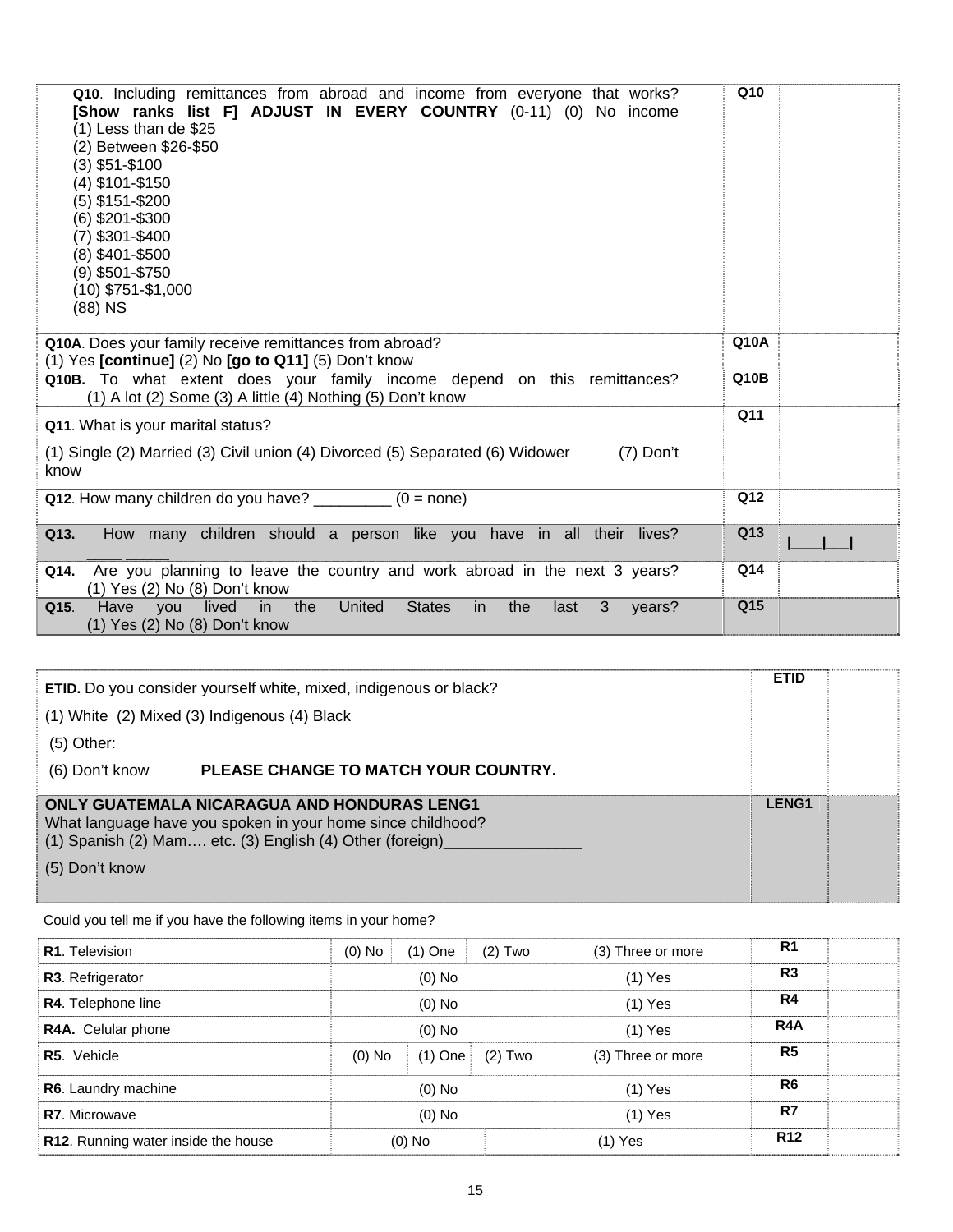| R14. Bathroom incide the house                                                                                                                                                                                                                                                                                            | $(0)$ No | $(1)$ Yes |       | <b>R14</b> |  |
|---------------------------------------------------------------------------------------------------------------------------------------------------------------------------------------------------------------------------------------------------------------------------------------------------------------------------|----------|-----------|-------|------------|--|
| R15. Computer                                                                                                                                                                                                                                                                                                             | $(0)$ No | $(1)$ Yes |       | <b>R15</b> |  |
| <b>OCUP1</b> What is your occupation?<br>1. Professional, executive<br>2. Office work<br>3. Sales man<br>4. Peasant<br>5. Agriculture rural worker<br>6. Domestic Service<br>7. Other services<br>10. Specialized Laborer<br>11. Non specialize laborer<br>12. Student<br>13. House wife<br>14. Retired<br>15. Don't know |          |           | OCUP1 |            |  |
| <b>OCUP1A</b> In this position you are:<br>1. Paid by the government?<br>2. Paid by the private sector?<br>3. Employer or partner in a company with less than 5 employees?<br>4. Employer or partner in a company with 5 or more employees?<br>5.Self employed?<br>6. Work without payment<br>8. Don't know               |          |           |       | OCUP1A     |  |
| DESOC1. DESOC1 Have you been unemployed during the last year?<br>(1) Yes (2) No [go to T1] (3) Currently unemployed/ retired                                                                                                                                                                                              |          |           |       | DESOC1     |  |
| Time of interview's end ___: _____<br>TI. Interview's lenght [minutes, see page # 1] _____________                                                                                                                                                                                                                        |          |           |       | <b>TI</b>  |  |
| These are all the questions I have. Thank you very much for your cooperation.                                                                                                                                                                                                                                             |          |           |       |            |  |
| I swear this survey was condcted on an appropriate person.                                                                                                                                                                                                                                                                |          |           |       |            |  |
|                                                                                                                                                                                                                                                                                                                           |          |           |       |            |  |
|                                                                                                                                                                                                                                                                                                                           |          |           |       |            |  |
|                                                                                                                                                                                                                                                                                                                           |          |           |       |            |  |
|                                                                                                                                                                                                                                                                                                                           |          |           |       |            |  |
|                                                                                                                                                                                                                                                                                                                           |          |           |       |            |  |
| Signature of the person who verified the data                                                                                                                                                                                                                                                                             |          |           |       |            |  |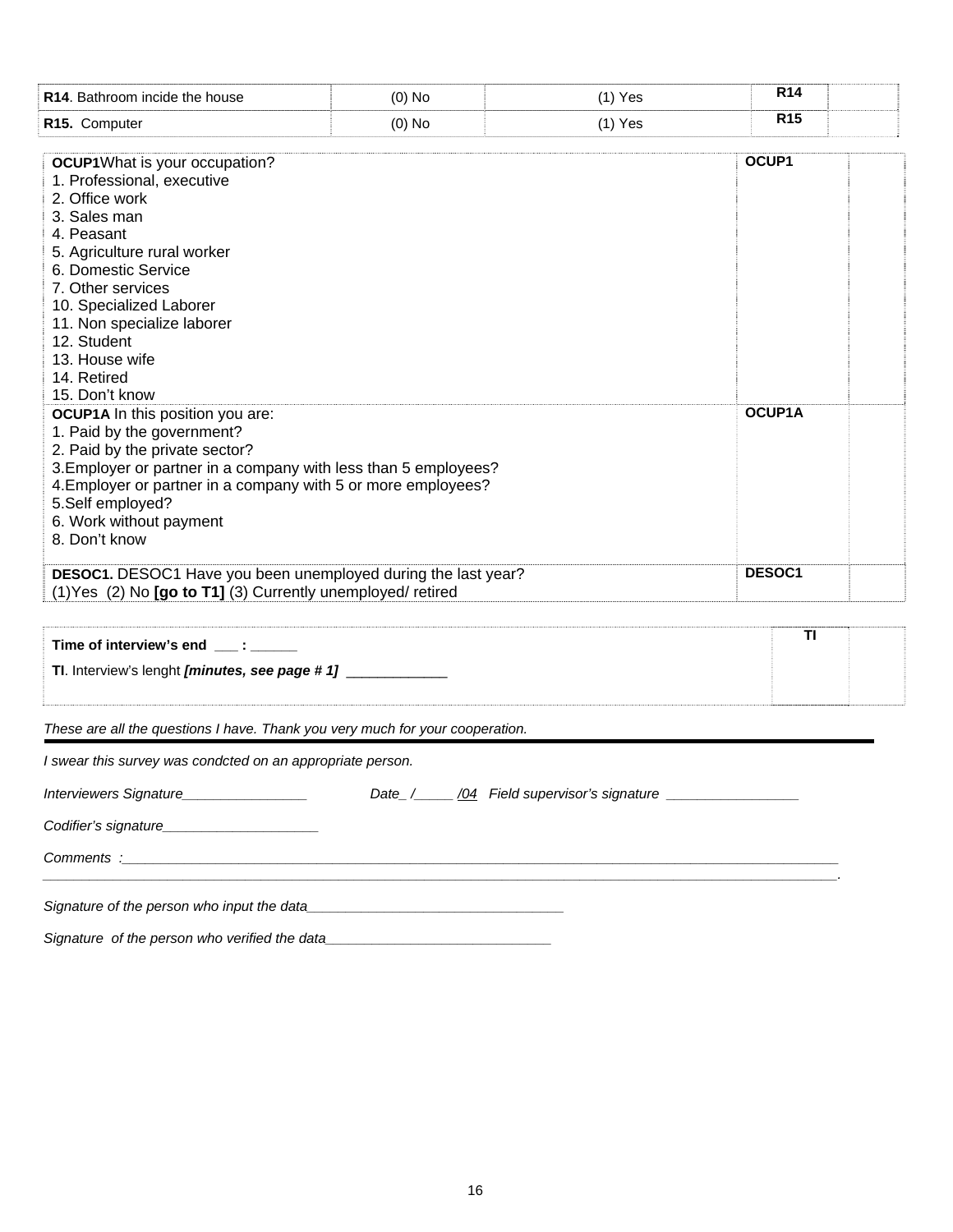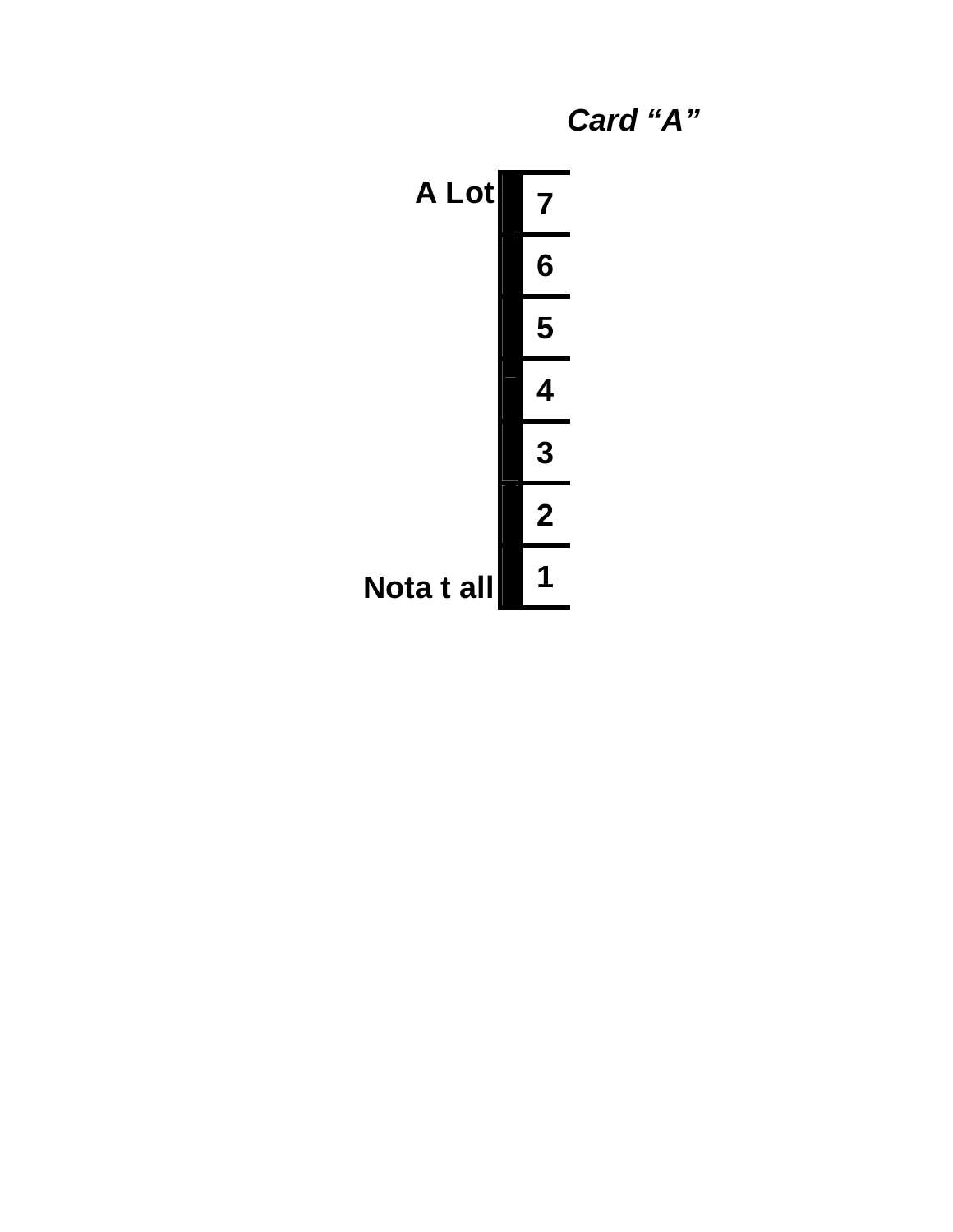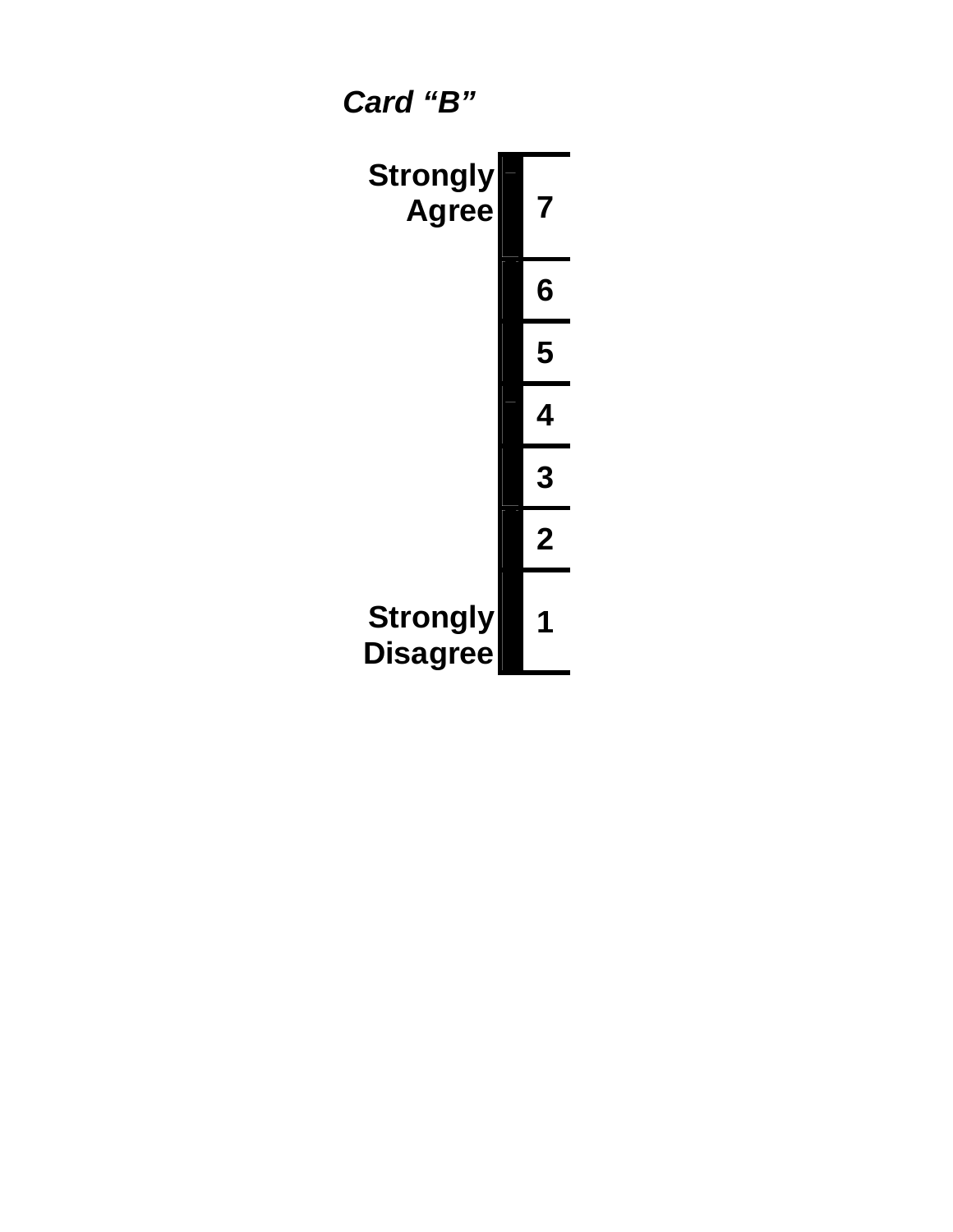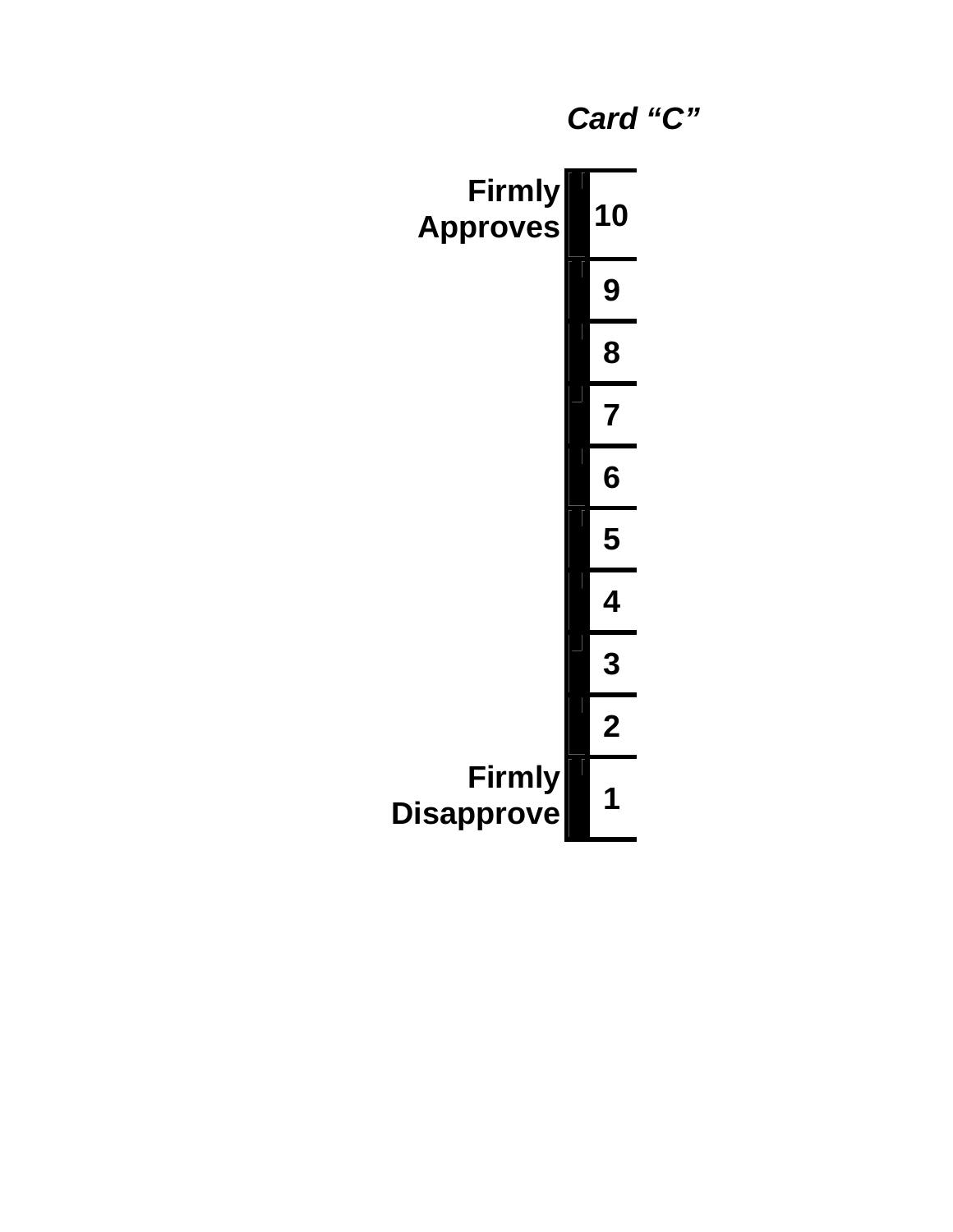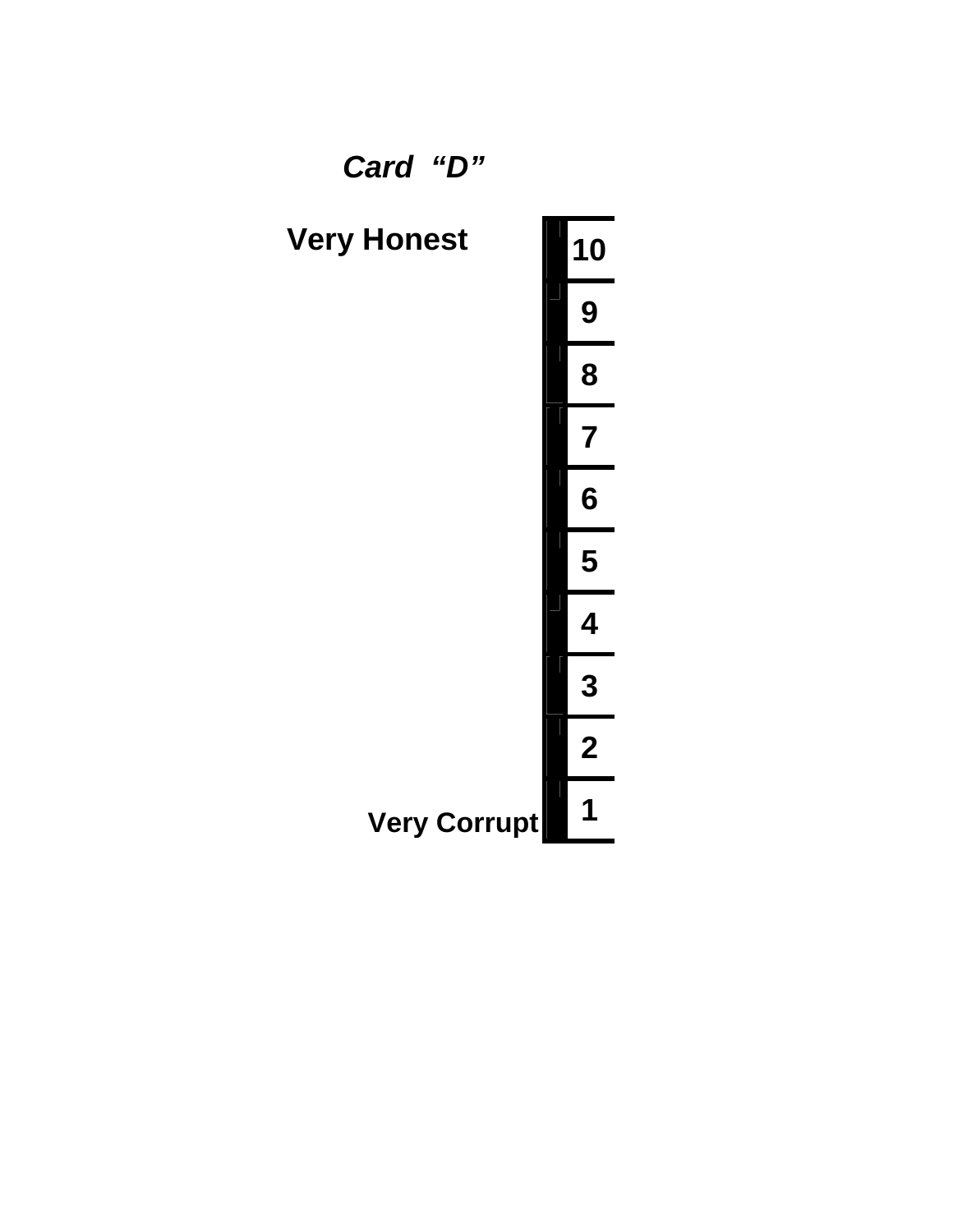# **Card "E"**